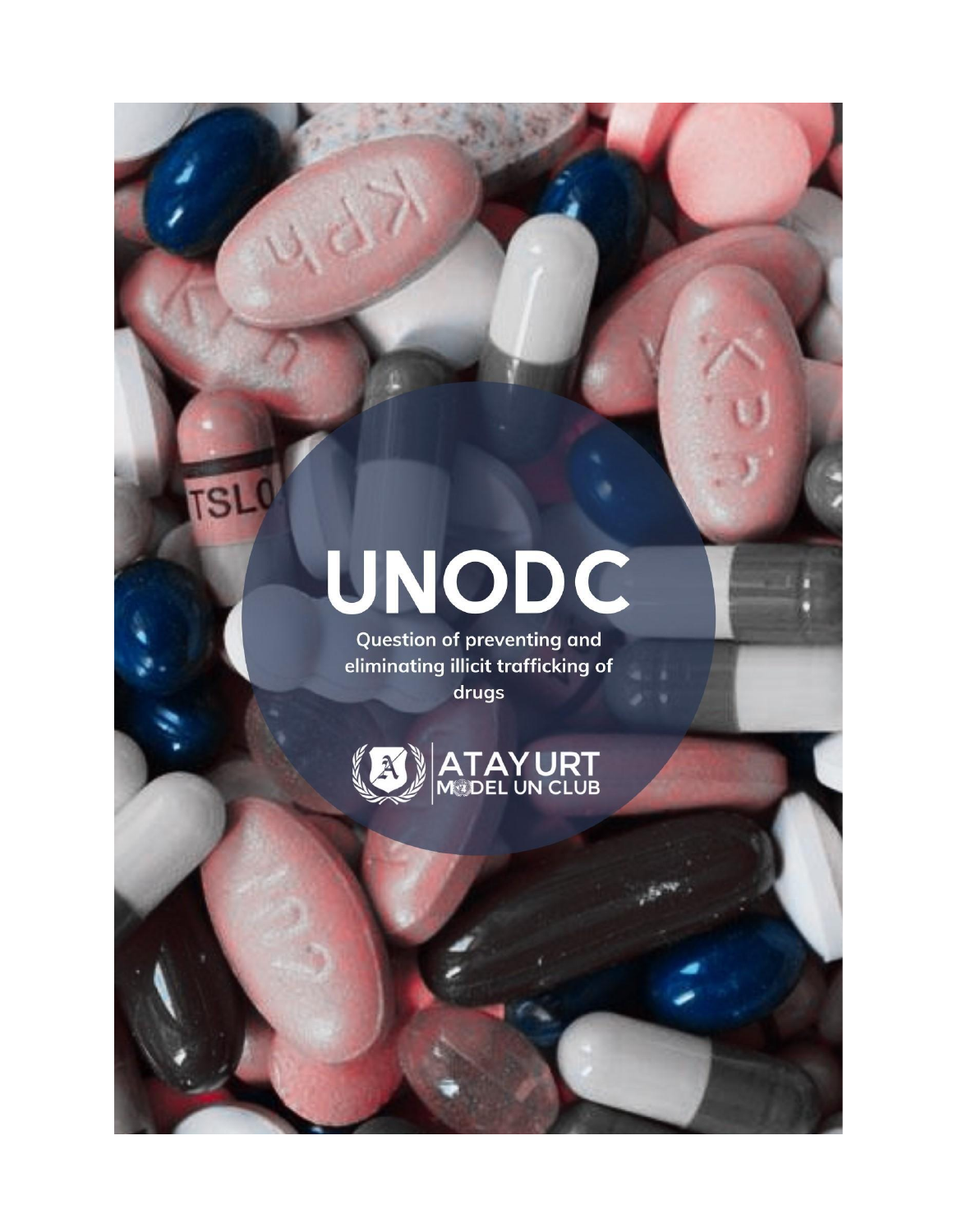# **Table of Contents:**

- 1. Welcoming Letter of the Secretary Generals
- 2. Welcoming Letter of the Chair-board
- 3. Committee History & Introduction
- 4. Key Terms & Definitions
	- 4.1. Drug
	- 4.2. Narcotics
	- 4.3. Illicit Drugs
	- 4.4. Drug Trafficking
	- 4.5. Drug Manufacturing
	- 4.6. Narcoterrorism
	- 4.7. Drug Lords
	- 4.8. Drug Cartel
- 5. Historical Background
	- 5.1. Early Opium Trade in the United States
	- 5.2. Mafia Drug Smuggling
- 5.3.The Vietnam War and Drug Trafficking
- 5.4.Pablo Escobar and the Medellin Cartel
- 5.5.Manuel Noriega and the Panamanian Drug Trade
- 5. 6.The Cali Cartel
- 6. Types of Drugs Traded in Global
	- 6.1. Heroine
	- 6.2. Marijuana
	- 6.3. Cocaine
	- 6.4. Khat
- 7. Effects
- 8. Latin America
- 9. Drug Trafficking: Today
	- 8.1. Online
	- 8.2. High Profile Online Drug Trafficking Cases
	- 8.3. Online Trade
- 10.Impacts of Drug Trafficking
	- 9.1. The Impact of Online Drug Trafficking on the Overall Drug Trade
	- 9.2. Corruption
	- 9.3. Terrorism
	- 9.4. Youth
	- 9.5. HIV

11.Cases

12.Laws Against Drugs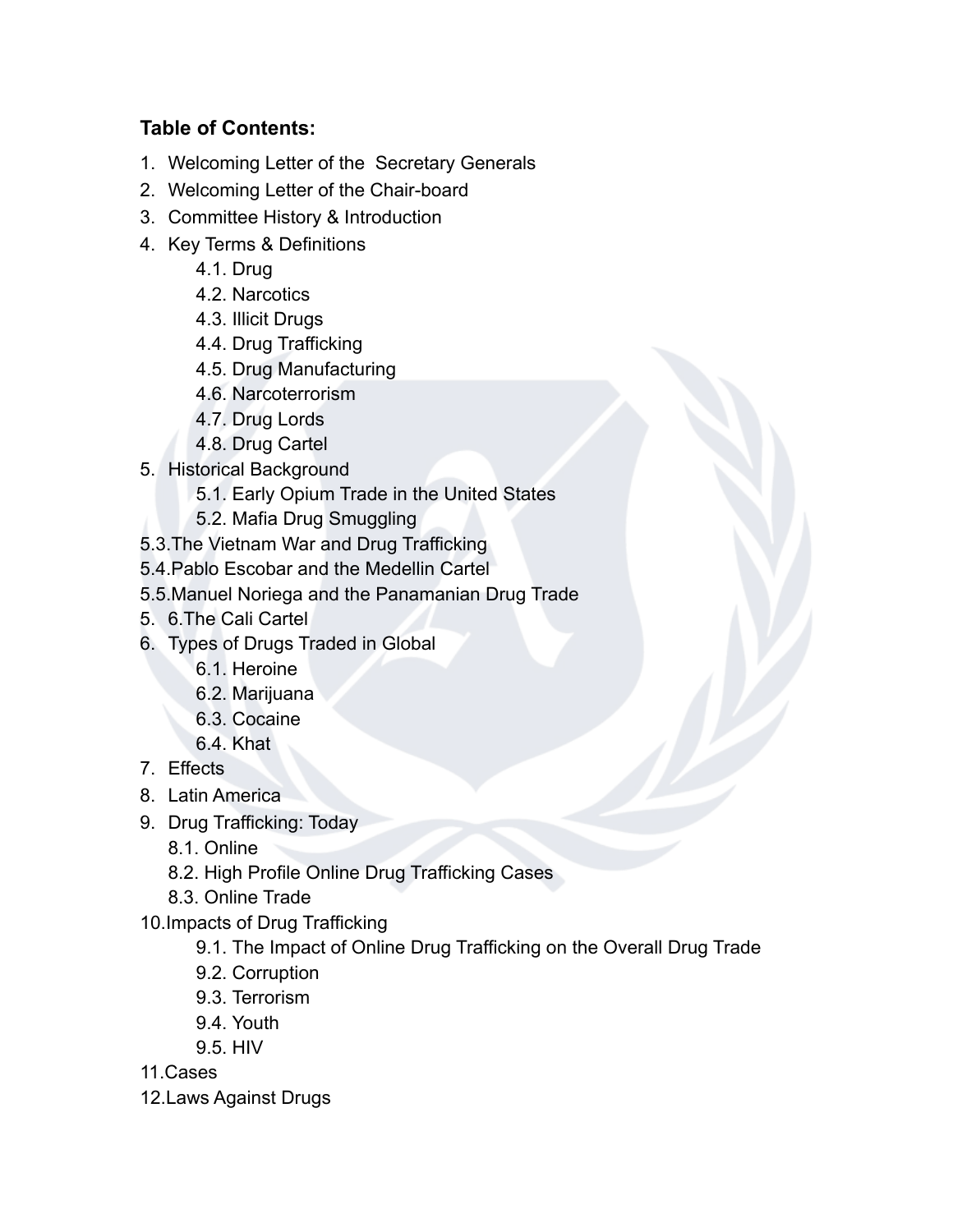13.CRIMJUST 14.Resolution Should Cover 15.Bibliography

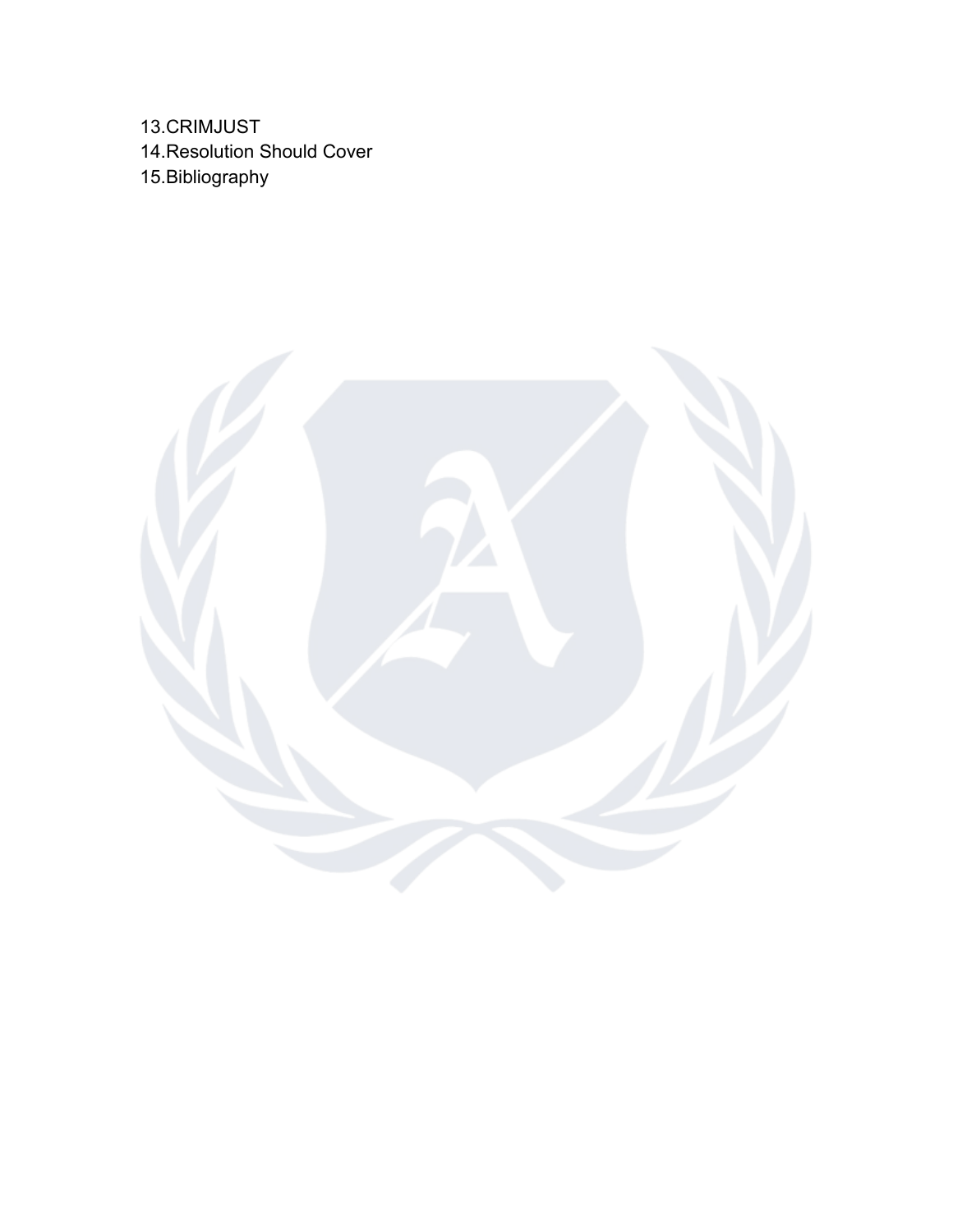## **Welcoming Letter of the Secretary Generals,**

Most Honourable Participants,

As this year's Secretaries-General, we are more than honoured to welcome you to our conference. As the pandemic wore down we were able to establish the social connections which were desired for years with our last conference, ATAMUN21. We wholeheartedly believe that our last conference was the spark that was needed to revive the social events and other model united nations programs. We proudly take the honour of our last conference. With that honour bestowed, we are delighted to declare ATAMUN22, which again will be a momentous milestone. Now is the chance to reconnect with the individuals missed fondly and experience the awe once again.

Since its establishment, ATAMUN has been the voice of the youth, assembled and directed by the youth. It is such an awe-inspiring institution that withstood the crises provoked by various challenges and was competent to thrive in its darkest hours. It brought people with diverse cultures, identities, and most prominently ideas. This time it shall excel even further with its outstanding team driven by enthusiasm and ambition. Experiences from our past have enlightened us about organizing such an event and with that knowledge, passion, and ambition we ensure that it shall be a delightful and compelling experience.

To achieve such an experience, we have been working vigorously on our topics and committees which could be seen on our website. We believe that these agenda items which will be debated will be considerably propitious to your thinking and understanding of the globe. With our incredible academic team, we shall be entertaining 1 joint crisis committee, 1 junior committee, and 4 various committees to enrich the vision of the youth. These committees shall follow the rules of the Harvard procedure and the joint crisis committee will possess special rules of procedure.

Lastly, as Secretaries-General we would be more than pleased to see you in June on

ATAMUN22.

Kind Regards, Taha Kağan Güneş Ekin Özdöngül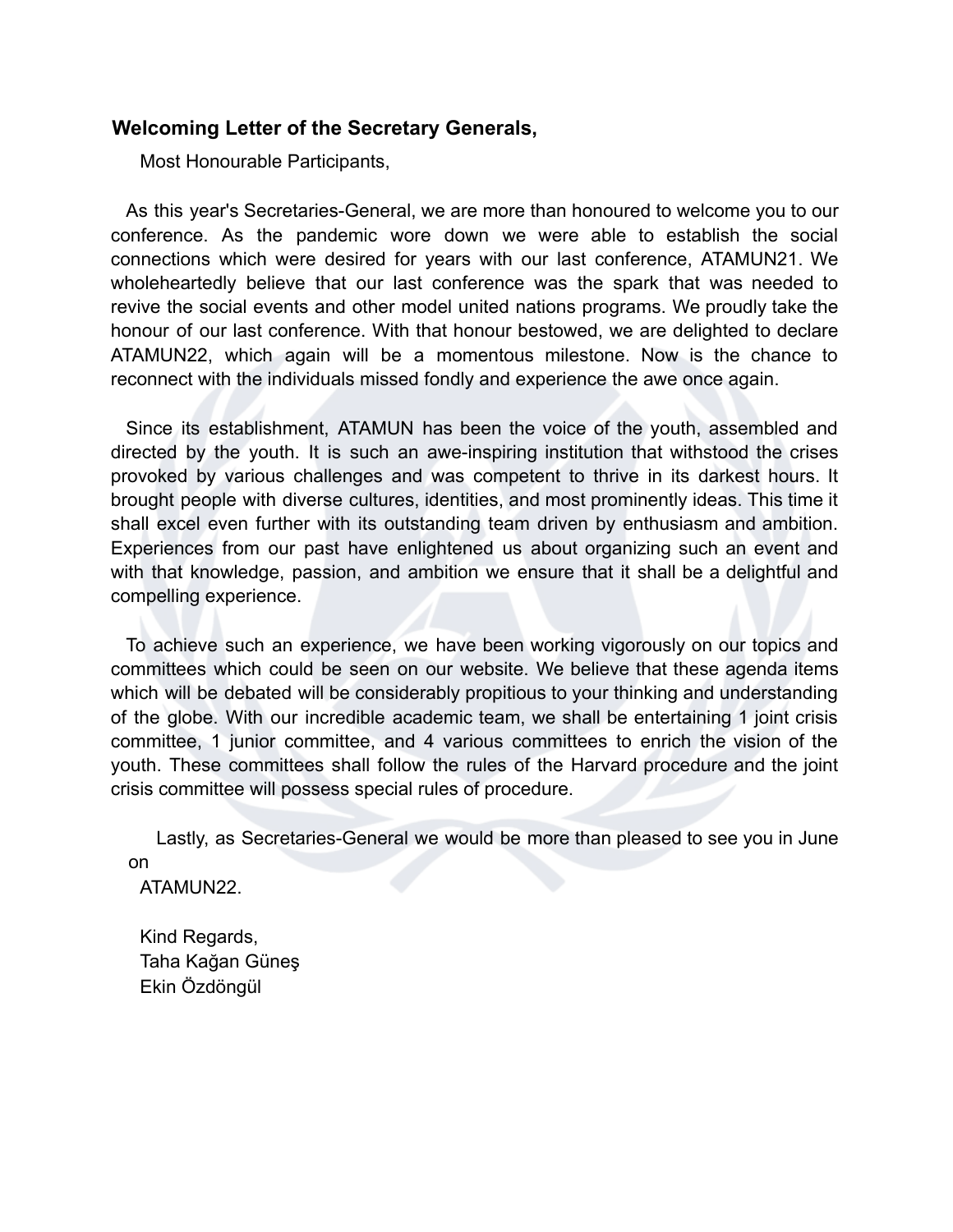## **Welcoming Letter of the Chair-Board,**

Before going into our subject in-depth, as the chair board, we wish you a warm welcome, specifically to the UNODC committee. It will be a great pleasure for us to lead you throughout the conference. As Chairboard, we anticipate seeing all of you on our committee with great excitement, and we are eagerly looking forward to this June.

As you know, to be able to discuss the issue and write a resolution is extremely important for us, that your pre-committed preparation is efficient. So, we have prepared this Study Guide that we will work on our agenda, illicit drug trafficking. We believe that the topic we have chosen is an interesting one, and we hope you share the same opinion as we do. In the following pages, we have tried to summarize the subject as simply, concisely, and fundamentally as possible, and we believe this guide will be a good starting point for you to research.

If you have any inquiries or questions please feel free to contact us via: melisnilaysu26@gmail.com

Best regards,

Melis Nil Aysu, Pr Chair Deniz Karaca, Co-Chair **Committee History & Introduction**

The United Nations Office on Drugs and Crime (UNODC) was established in 1997 after the merger between the United Nations Drug Control Programme and the Centre for International Crime Prevention. Nowadays, it is regarded as a "global leader in the fight against illicit drugs and international crime". It has offices spread out all over the globe. 90% of its budget relies on voluntary contributions, which are mainly given by Governments.

UNODC's mandate is to "assist the Member States in their struggle against illicit drugs, crime, terrorism and transitional crime in asking its dimensions" as stated in the Millennium Declaration.

The Office could divide its work programs into three different types of aid:

Field-based technical cooperation projects that can help the Member Statescounteract critical situations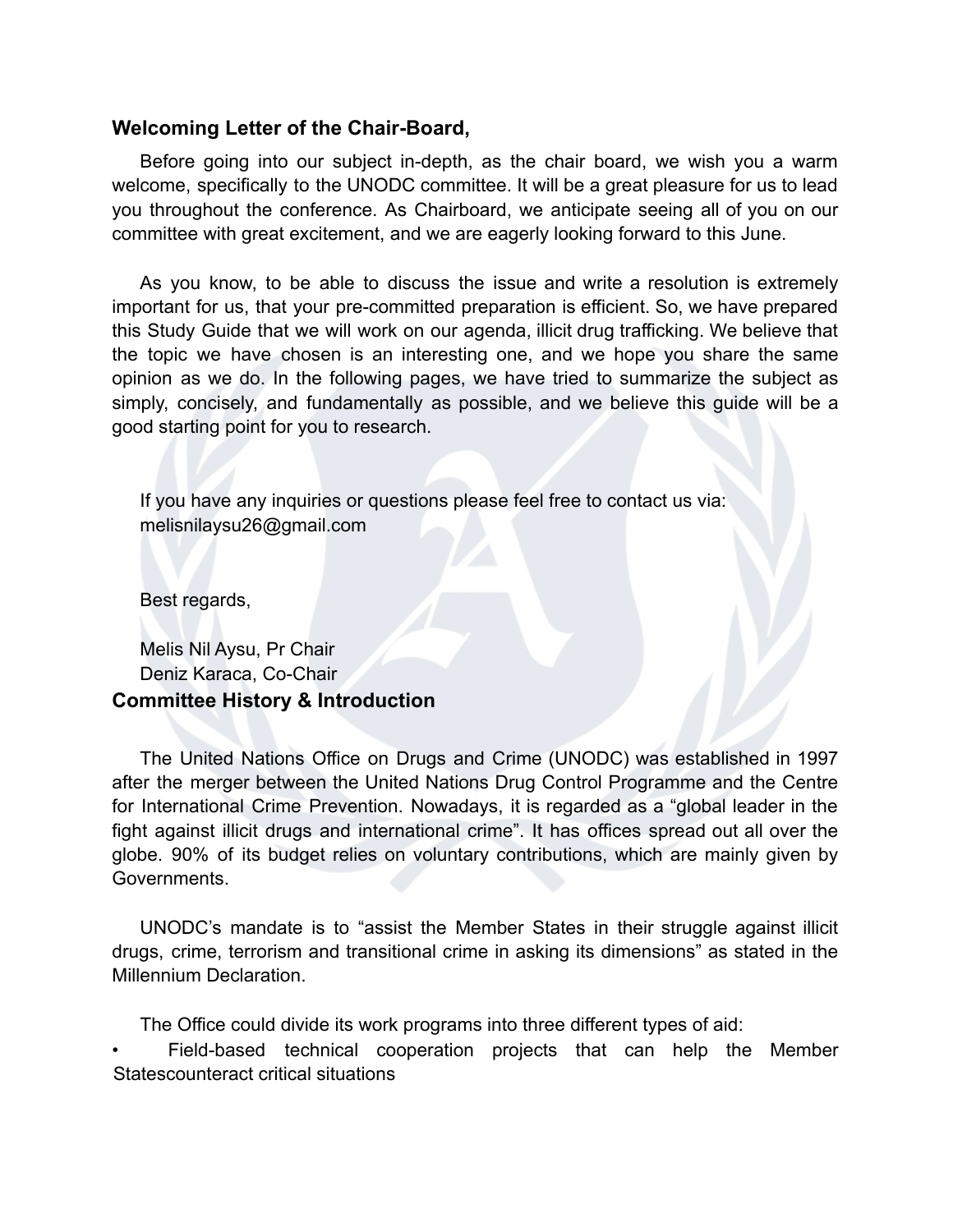Research and analytical work to increase understanding of everything of concern to the Office

• Normative work to aid national Governments in implementing international treaties and declarations, but also to suggest the development of local legislation.

Programs led by UNODC can cover different areas, such as:

• organized crime and trafficking of any sort to help the Member States with theinstability caused by these types of crimes, but also with cybercrime of environmental crime;

• corruption to work together with the public and private sectors or the civil society itself to help dismantle corrupted "empires" or to recover assets stolen by corrupted officials; • crime prevention and criminal justice reform to promote the adoption of measures that guarantee a fair criminal justice system that always bears in mind the respect for human rights ;

• drug abuse prevention and health to reshape the perception of drug usage at all levels thanks to educational campaigns and scientific research;

• terrorism prevention to effectively assist entities that are involved with cases of terrorism.

•

# **AGENDA ITEM: QUESTION of ILLICIT DRUG TRAFFICKING**

## **Key Terms and Definitions:**

## **Drug**

Some definitions that can be found regarding the word "drug" are:

" a chemical substance that affects the processes of the mind or body; any chemical compound used in the diagnosis, treatment, or prevention of disease or other abnormal condition;"

## **Narcotics**

As narcotics definition, one could consider the following points:

"an agent that produces insensibility or stupor, applied especially to the opioids, to any natural or synthetic drug that has actions like those of morphine."In other words "any drug derived from opium or opium-like compounds with potent analgesic effects associated with both significant alteration of mood and behaviour and with potential for dependence and tolerance.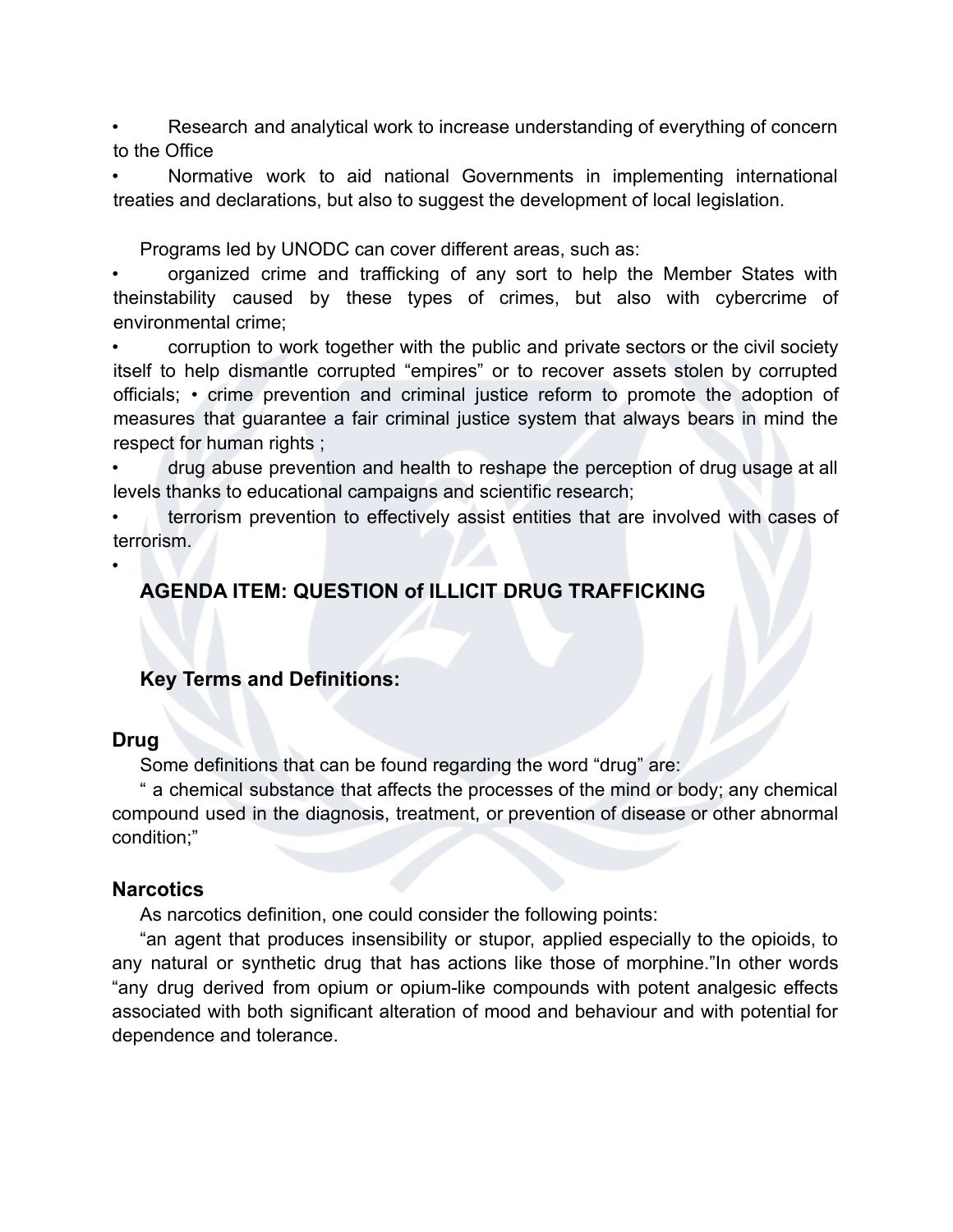## **Illicit Drugs**

Illicit drugs can be met as "street drugs", as well. Therefore, street drugs are defined as

"a substance purchased from a drug dealer; maybe a legal substance, sold illicitly (without a prescription, and not for medical use), or it may be a substance that is illegal to possess." More importantly, an illicit drug is considered "a substance taken for nonmedical purposes. Street drugs comprise various amphetamines, anaesthetics, barbiturates, opiates, and psychoactive drugs, and many are derived from natural sources (for example, the plant Papaver somniferum, Cannabis sativa, Amanita pantherina, Lophophora williamsii).

## **Drug Trafficking**

"Drug trafficking is a global illicit trade involving the cultivation, manufacture, distribution, and sale of substances which are subject to drug prohibition laws." More than that, "drug trafficking is considered the smuggling, distribution, and sale of illegal drugs", which constitutes a crime in most the countries' domestic legislation.

## **Drug Manufacturing**

Drug manufacturing could be considered "the crime of being involved in any step in the drug production process. The term (drug) manufacturing encompasses a broad range of activities related to the production of drugs. While producing illegal substances in an in-house lab is drug manufacturing, the crime also targets those who sell necessary precursor chemicals, specialized drug production equipment, or provide other operational support."

#### **Narcoterrorism**

Narcoterrorism can have two meanings. Firstly, it is "the financing of terrorist activities through illegal drug trafficking". Secondly, it is connected with "violent criminal actions relating to the trade in illegal drugs".

#### **Drug Lords**

A drug lord is "a criminal who controls the distribution and sale of large quantities of illegal drugs". They are "the head of an organization or network involved in illegal drug trafficking and, in other words, the leader of a cartel or gang that illegally traffics in drugs".

#### **Drug Cartel**

A drug cartel is considered "an illicit group formed to control the production and distribution of narcotic drugs".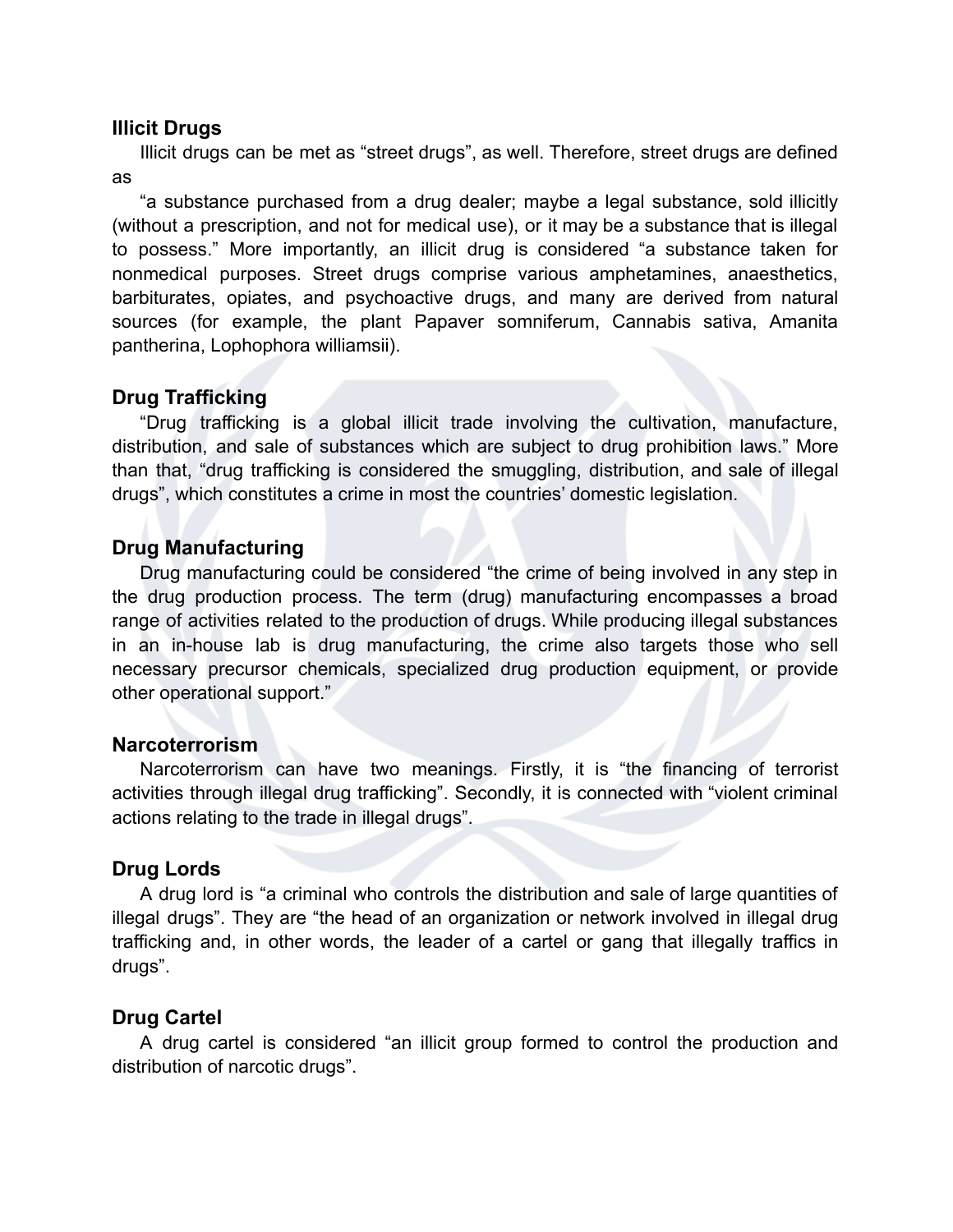## **Historical Background**

Drug trafficking in the United States dates back to the 19th century. From opium to marijuana to cocaine, a variety of substances have been illegally imported, sold, and distributed throughout U.S. history, often with devastating consequences.

## **Early Opium Trade in the United States**

During the mid-1800s, Chinese immigrants arriving in California introduced Americans to opium smoking. The trading, selling, and distribution of opium spread throughout the region. Opium dens, which were designated places to buy and sell the drug, began to crop up in cities throughout California and soon spread to New York and other urban areas.

Before long, Americans were experimenting with other opiates like morphine and codeine. Morphine was especially popular for use as a pain reliever during the Civil War, which caused thousands of Union and Confederate soldiers to become addicted to the drug.

The Harrison Act of 1914 outlawed the use of opium and cocaine for non-medical purposes, but the illicit drugs continued to circulate. In 1925, a black market for opium opened up in New York's Chinatown. At this time, there were about 200,000 heroin addicts in the United States.

The distribution of opiates continued during the Jazz Era of the 1930s and 1940s. Marijuana also became a popular recreational drug in some communities during this era.

## **Mafia Drug Smuggling**

American Mafia families were caught smuggling and selling illicit drugs as early as the 1950s, in addition to gambling and other illegal activities. These organized groups paved the way for future drug cartels that focused on drugs for their revenue. The Mafia's participation in the drug trade was sometimes known as the "French Connection" because smugglers in New York City would seize shipments of Turkish opium that arrived from Paris and Marseilles, France.

## **The Vietnam War and Drug Trafficking**

The U.S. involvement in the Vietnam War led to a boost in heroin being smuggled into the United States between the years 1965-1970.

Drug use among Vietnam soldiers was widespread. In 1971, reports showed that 15 per cent of active soldiers were heroin addicts, and many more smoked marijuana or used other drugs.

The number of people dependent on heroin in the United States soared to 750,000 during these years.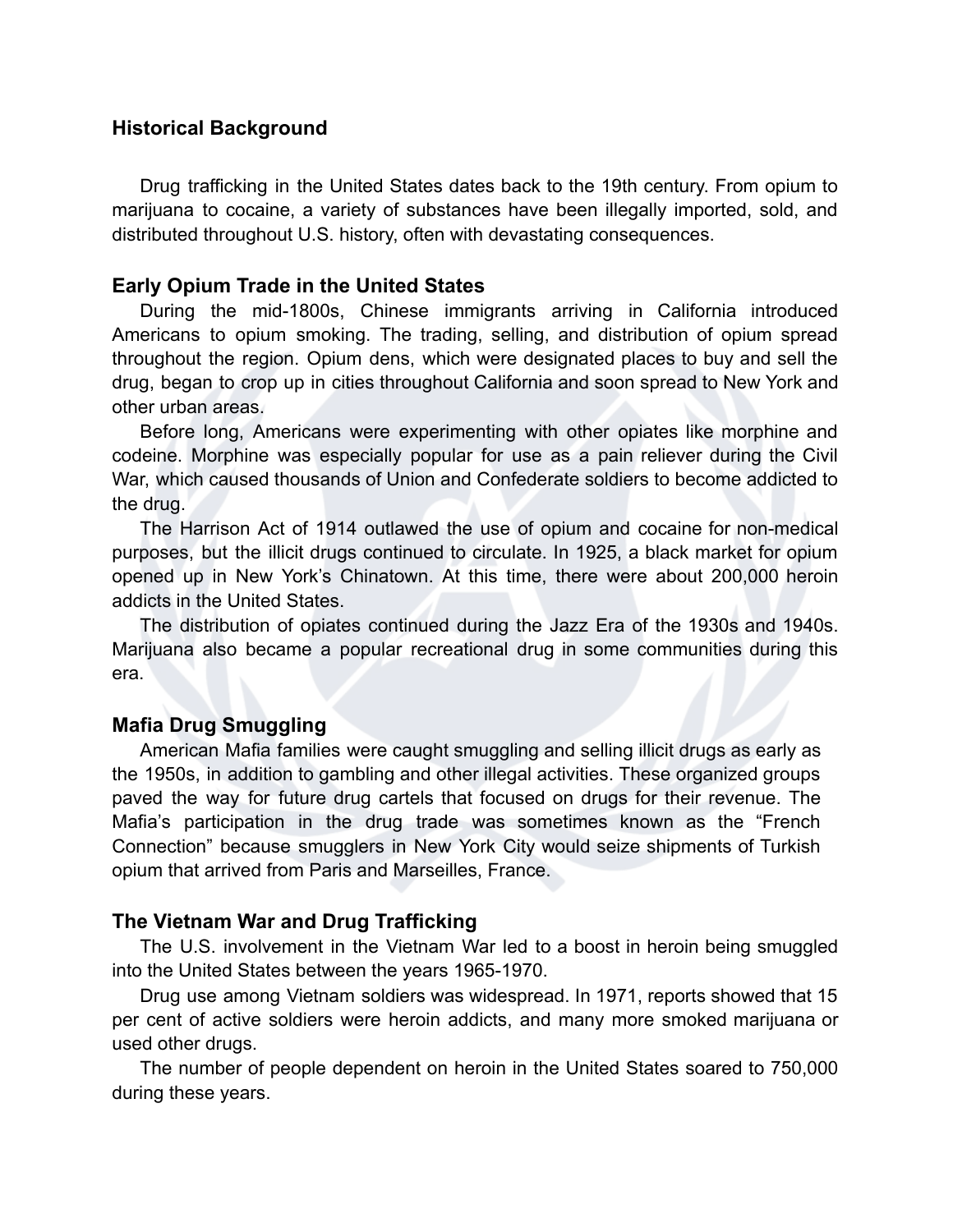## **Pablo Escobar and the Medellin Cartel**

In the late 1970s, the illegal cocaine trade became a major moneymaking opportunity throughout the world. The Medellin Cartel, an organized group of drug suppliers and smugglers based in the city of Medellin, Colombia, began operating during this time. In 1975, Colombian police seized 600 kilos of cocaine from a plane. Drug traffickers retaliated by killing 40 people during one weekend in what became known as the "Medellin Massacre." The event triggered years of violence that led to assassinations, kidnappings, and raids.

The Medellin cartel surged to power in the 1980s. It was run by brothers Jorge Luis, Juan David, and Fabio Ochoa Vasquez; Pablo Escobar; Carlos Lehder; George Jung; and Jose Gonzalo Rodriguez Gacha.

During the peak of its reign, the Medellin cartel brought in up to \$60 million a day in drug profits.

Importantly, the U.S. and Colombian governments ratified a bilateral extradition treaty in 1981. This treaty became a significant concern for Columbian traffickers.

## **Manuel Noriega and the Panamanian Drug Trade**

In 1982, Panamanian General Manuel Noriega allowed Medellin drug lord Pablo

Escobar to ship cocaine through Panama. Around this time, Vice President George H.W. Bush created the South Florida Drug Task Force to combat the cocaine trade through Miami, where violence involving traffickers was steadily increasing.

After learning of the Medellin cartel's undertakings in Panama, a Miami federal grand jury indicted the group's top leaders in 1984. A year later, U.S. officials found out that the Medellin cartel had a hit list that included American embassy members, their families, journalists, and businessmen.

#### **The Cali Cartel**

When the Medellin cartel was brought down, the Cali Cartel stepped up. This organized operation emerged in the early 90s and was based in southern Colombia.

Its founding leaders included brothers Gilberto and Miguel Rodriguez Orejuela; Jose Santacruz Londoño (also known as "Chepe"); and Hélmer Herrera (also known as "Pacho").

At the peak of the Cali Cartel, it was thought to have control over about 80 per cent of the cocaine supplied to the United States. By the mid-90s, the organization became a multi-billion-dollar smuggling business.

In 1995, top Cali cartel members were captured and arrested. A year later, all of the Cali kingpins were behind bars.

El Chapo, Los Zetas and Mexican Drug Cartels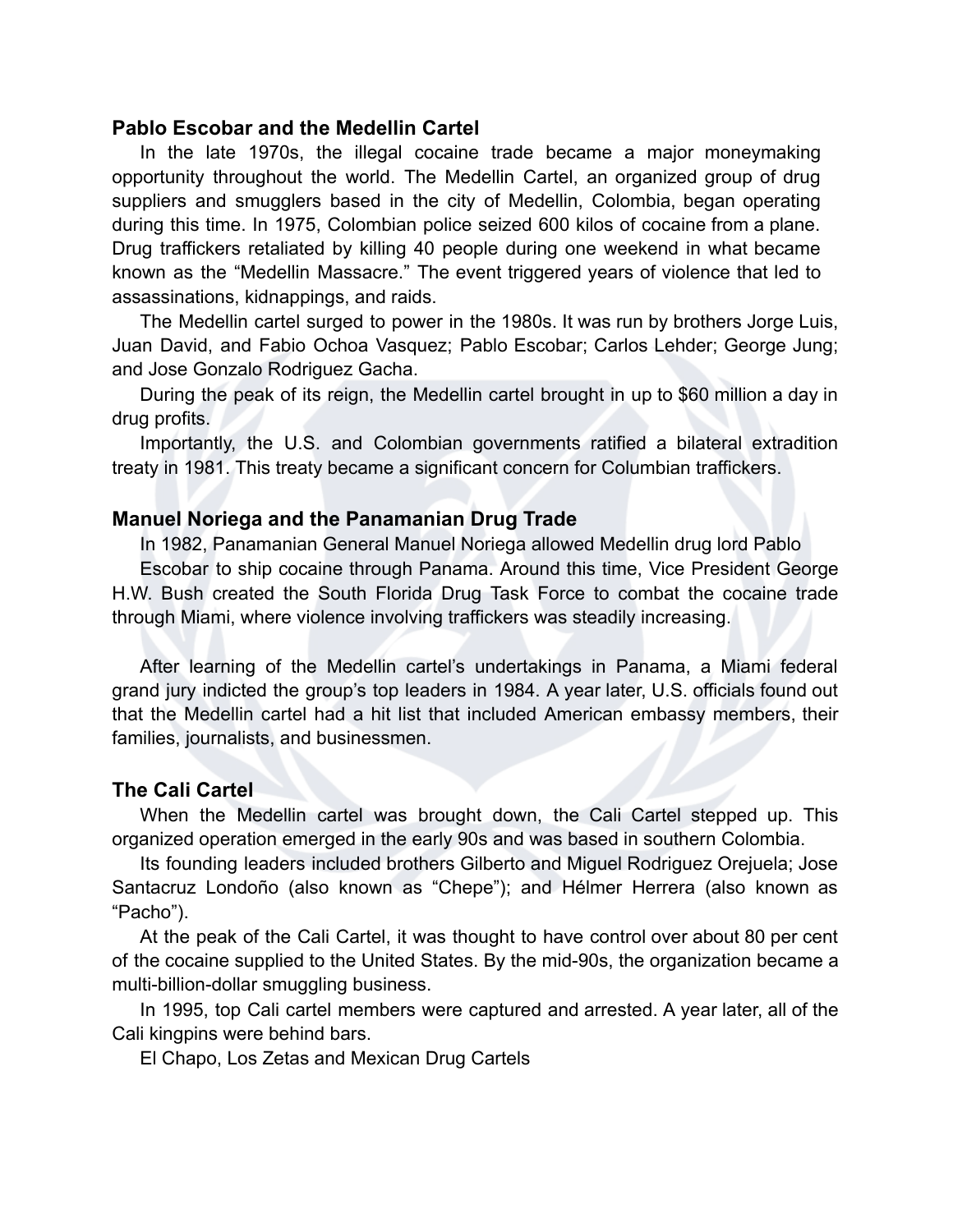By the mid-1980s, the U.S.-Mexican border became the main transport route for cocaine, marijuana, and other drugs into the United States. By the late 1990s, Mexican traffickers dominated drug distribution and introduced methamphetamine.

## **Types of Drugs Traded Internationally**

A variety of drugs are trafficked through East Africa. The most popular exports are heroin, marijuana, cocaine, and methamphetamine.

## **Heroin**

Since 2006, heroin usage in Africa has increased faster than on any other continent. As of 2017, Africa is currently experiencing its highest increase in drug use, further increasing its demand for heroin. In terms of consumption, East Africans receive about 9% of the heroin trade globally.

#### **Marijuana**

Marijuana was first introduced in East Africa during the Middle Ages by Muslim traders from Egypt and the Arabian Peninsula. Across the continent, marijuana is in the process of becoming legalized for medicinal purposes. Malawi is a major producer of the drug; its government is currently allowing trial productions of high-quality strains of cannabis. The government of Malawi plans to eventually legalize marijuana as the first government in East Africa to do so. However, the illicit cultivation of marijuana is still common throughout East Africa because the growth of these crops allows farmers who are facing financial hardship to pursue new economic opportunities.

#### **Cocaine**

Cocaine is another drug emerging on the continent. While most of the cocaine trade comes from North Africa, cocaine is a growing presence in East Africa, although the region is far from conventional cocaine smuggling routes. Starting in 2004, there have been numerous high-profile seizures in East Africa. Cocaine seizures have increased by four times from 2005 to 2009–10. Much demand for cocaine comes from the emerging middle class. Many East African governments are worried about the prevalence of cocaine.

#### **Methamphetamine**

Methamphetamine has taken over the global drug market in recent decades. It can have devastating effects on communities of all economic situations because almost anyone can afford it. While authorities in East Africa have not discovered any operations to manufacture methamphetamine, they have reported minor confiscations, wherein the methamphetamine is usually in transit to Asia.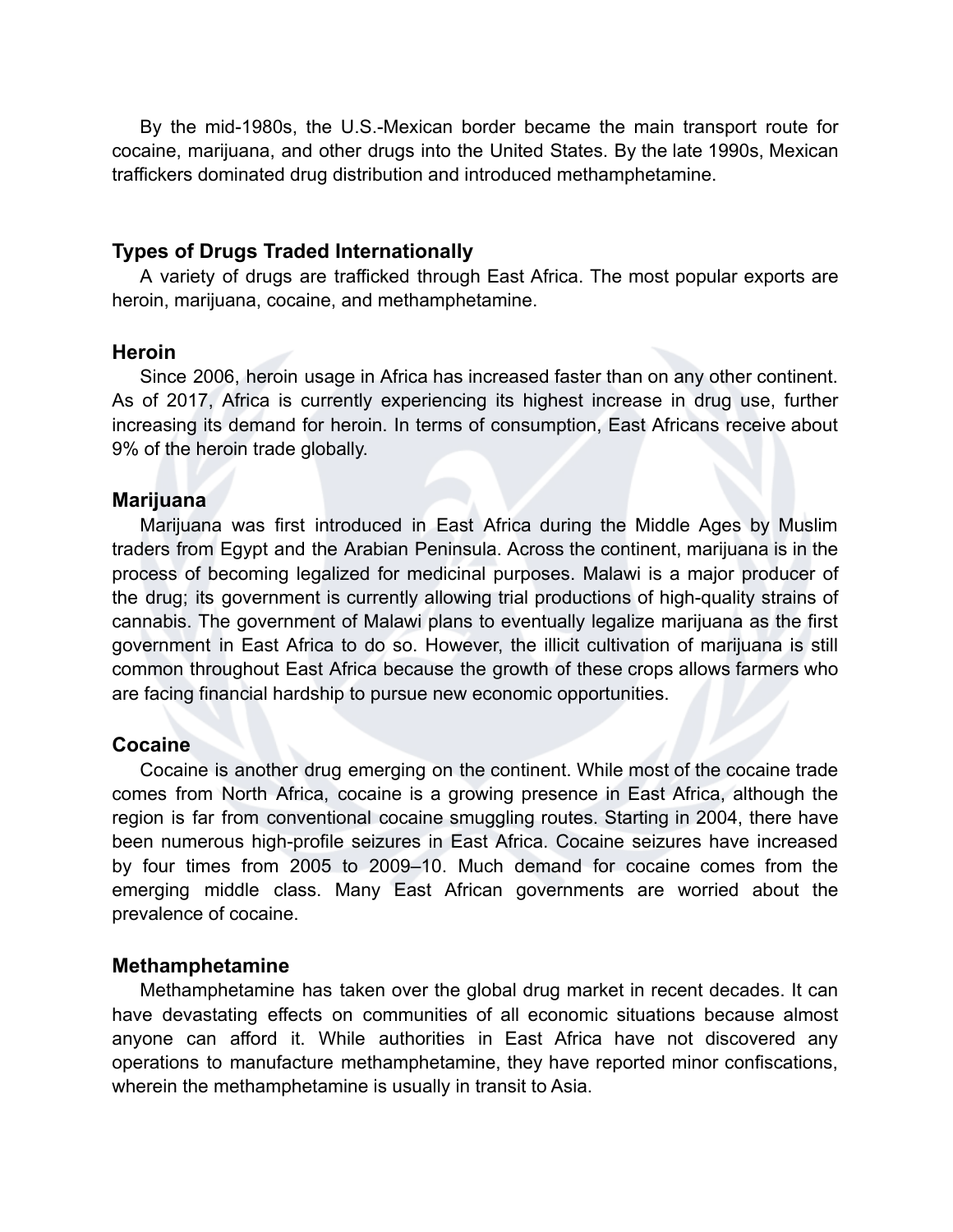## **Khat**

Khat is a plant-based drug native to Ethiopia that is widely consumed in East African countries including Ethiopia, Yemen, Somalia, Djibouti, Kenya, Tanzania, and Uganda. Consumers of khat consider its psychotropic effects to be stronger than that of marijuana. The Somali Civil War and the resulting dispersion of Somali people across not only Africa but also other countries brought public attention to the consumption and trade of khat taking place in East Africa. In Kenya, domestically produced khat is sold across the country as well as exported to neighbouring countries with high demands for khat. While khat consumption and trade are not illicit in countries like Kenya and Uganda, where producers of khat aim to sell for profit, the growing consumption, especially among the youth, has given rise to local movements and efforts to ban trade and consumption.

## **Effects**

Scholarly research regarding the effects of the drug trade on the countries and populations of East Africa is uncommon but has determined that the impacts of the East African drug trade are widespread. African police agencies have few resources and little capacity to record crime statistics; when they do, they often do not differentiate between conventional and transnational criminal activity. Much of the scholarship that discusses the effects of the East African drug trade is derived from a small amount of qualitative data, and case studies that lack quantitative data to substantiate their claims.

## **Latin America**

The illegal drug trade in Latin America concerns primarily the production and sale of cocaine and cannabis, including the export of these banned substances to the United States and Europe. Coca cultivation is concentrated in the Andes of South America, particularly in Colombia, Peru, and Bolivia; this is the world's only source region for coca.

Drug consumption in Latin America remains relatively low, but cocaine, in particular, has increased in recent years in countries along the major smuggling routes. As of 2008, the primary pathway for drugs into the United States is through Mexico and Central America, though crackdowns on drug trafficking by the Mexican government have forced many cartels to operate routes through Guatemala and Honduras instead. This is a shift from the 1980s and early 90s when the main smuggling route was via the Caribbean into Florida. The United States is the primary destination, but around 25 to 30% of global cocaine production travels from Latin America to Europe, typically via West Africa.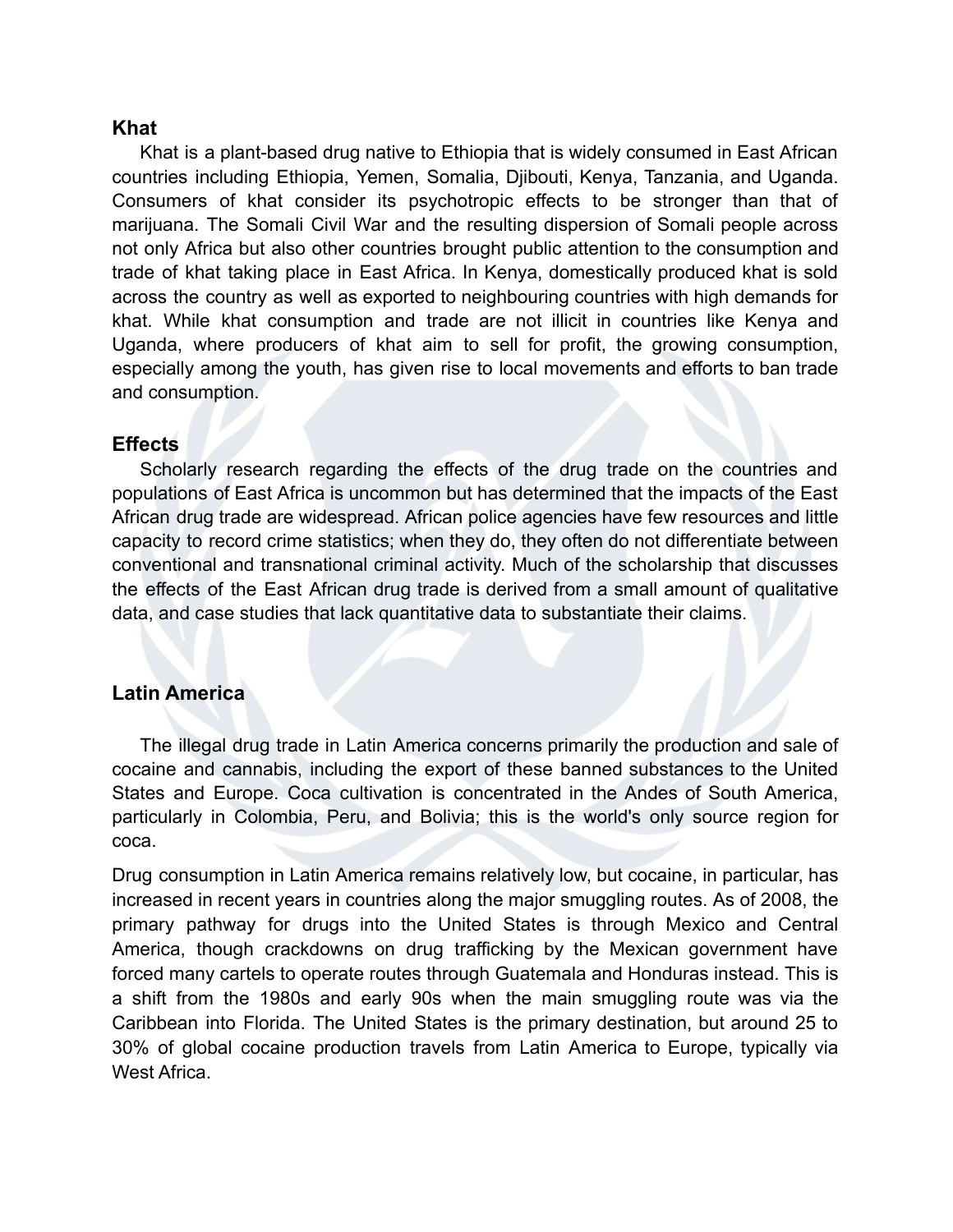The major drug trafficking organizations (drug cartels) are Mexican and Colombian and are said to generate a total of \$18 to \$39bn in wholesale drug proceeds per year. Mexican cartels are currently considered the "greatest organized crime threat" to the United States. Since February 2010, the major Mexican cartels have again aligned in two factions, one integrated by the Juárez Cartel, Tijuana Cartel, Los Zetas, and the Beltrán-Leyva Cartel; the other faction integrated by the Gulf Cartel, Sinaloa Cartel, and La Familia Cartel.

Before the Mexican cartels' rise, the Colombian Cali cartel and Medellín cartel dominated in the late 1980s and early 90s. Following their demise, the Norte del Valle cartel has filled the Colombian vacuum, along with rightwing paramilitaries and leftwing insurgent groups (FARC, ELN).

As a result of the concentration of drug trafficking, Latin America and the Caribbean has the world's highest crime rates, with murder reaching 32.6 per 100,000 of the population in 2008. Violence has surged in Mexico since 2006 when Mexican President Felipe Calderón intensified the Mexican Drug War.

A fully operational submarine built for the primary purpose of transporting multi-ton quantities of cocaine located near a tributary close to the Ecuador/Colombia border that was seized by the Ecuador Anti-Narcotics Police Forces and Ecuador Military authorities with the assistance of the DEA.

The United States and Latin American drug control

Since 2008, the U.S. Congress has supported the Central American Regional Security Initiative (CARSI) with approximately \$800 million to "fund programs for narcotics interdiction, strengthening law enforcement and justice institutions and violence prevention through work with at-risk youth".The CARSI offers equipment (vehicles and communication equipment), technical support, and guidance to counter the drug trade.

The program also supports special units that cooperate with the U.S. Drug Enforcement Administration in Guatemala and Honduras to investigate drug cartels, share intelligence, and promote regional collaboration.

A fully operational submarine built for the primary purpose of transporting multi-ton quantities of cocaine located near a tributary close to the Ecuador/Colombia border that was seized by the Ecuador Anti-Narcotics Police Forces and Ecuador Military authorities with the assistance of the DEA.

#### **The United States and Latin American drug control**

Since 2008, the U.S. Congress has supported the Central American Regional Security Initiative (CARSI) with approximately \$800 million to "fund programs for narcotics interdiction, strengthening law enforcement and justice institutions and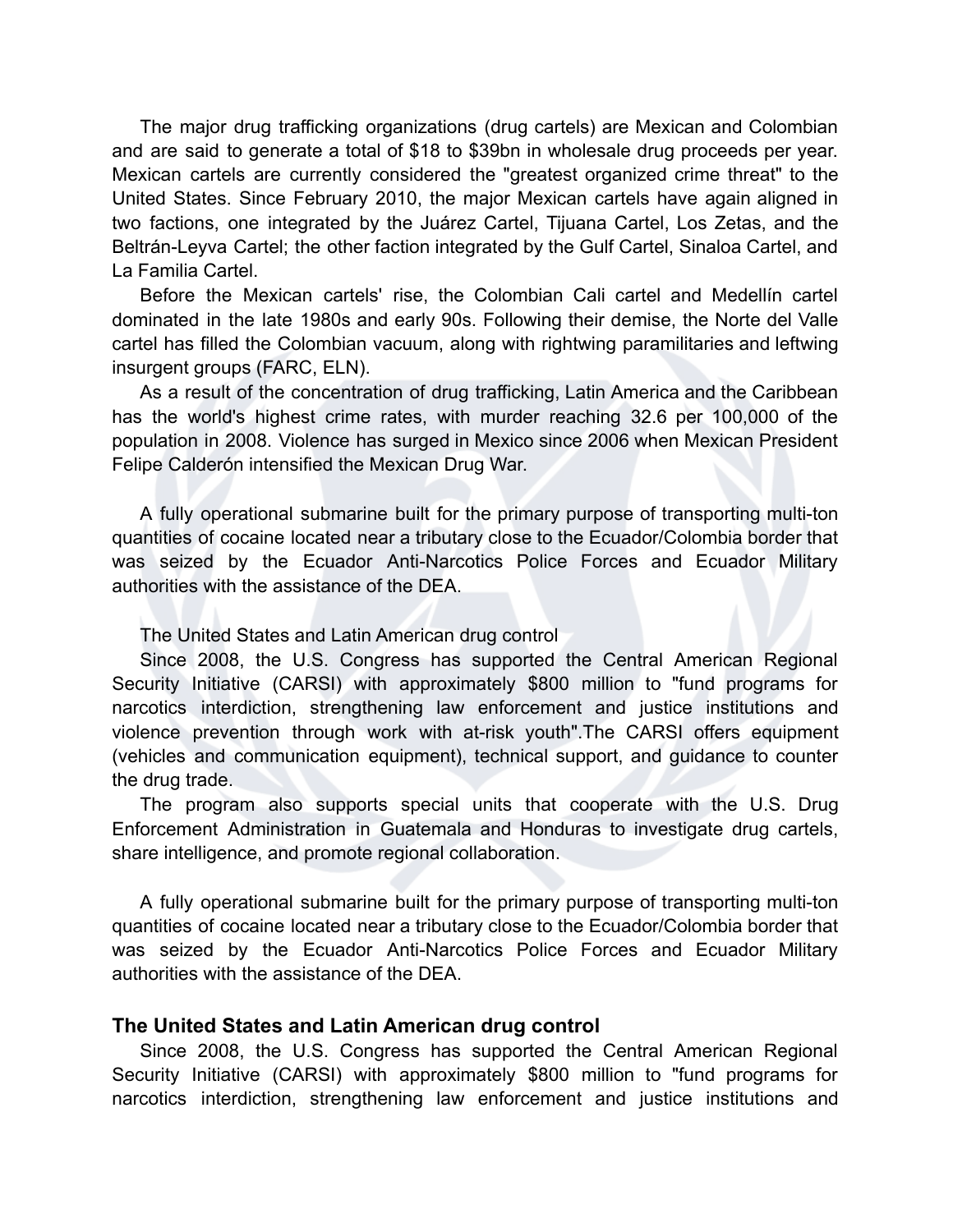violence prevention through work with at-risk youth".The CARSI offers equipment (vehicles and communication equipment), technical support, and guidance to counter the drug trade.

The program also supports special units that cooperate with the U.S. Drug Enforcement Administration in Guatemala and Honduras to investigate drug cartels, share intelligence, and promote regional collaboration.

#### **Peru**

The administration has left financing for eradication projects in the Andes largely unchanged, despite the debate over whether such efforts can sharply restrict the supply of cocaine or significantly increase the price in the United States in the long run. American anti-narcotics aid for Peru stands at \$71.7 million this year, slightly higher than last year's \$70.7 million. American anti-narcotics officials operate from a newly expanded Peruvian police base in Tingo María, overseeing Peruvian teams that fan out to nearby valleys to cut down coca bushes by hand.

#### **Mexico**

Mexico is estimated to be the world's third-largest producer of opium with poppy cultivation. It also is a major supplier of heroin and the largest foreign supplier of marijuana, cocaine, and methamphetamine to the U.S. market. These drugs are supplied by Drug Trafficking Organizations (DTOs). The U.S. government estimates that Mexican DTOs gain tens of billions of dollars each year from drug sales in the U.S. alone.

DTOs are continually battling for control of territory in Mexico used for the cultivation, importation, and transportation of illicit drugs.[9] The U.S. government considers groups affiliated with DTOs a significant threat to the safety within the U.S.The Drug Enforcement Administration (DEA) enforces 'the controlled substances laws and regulations of the US and pursues organizations and members involved in the growing, manufacture, or distribution of controlled substances appearing in or destined for illicit traffic in the U.S.'.The Mexican DTOs that pose the biggest threat to the US, according to the DEA, are the Sinaloa Cartel, Jalisco New Generation Cartel, Juarez Cartel, Gulf Cartel, and Los Zetas Cartel, and the Beltran-Leyva Organization.

In 2007, the U.S. launched the Merida Initiative, a bilateral partnership that supports Mexico's law enforcement, helps to counteract the illegal trade in narcotics, and strengthens border security. The four main focuses of this initiative are 'disrupting organized criminal groups; institutionalizing the rule of law; creating a 21st-century border, and building strong and resilient communities. More recently, the initiative focused on improving security around Mexico's southern border and countering the production and trafficking of heroin and fentanyl. Until March 2017, more than \$1.6bn has been invested in the Merida initiative of which almost \$900,000 was spent on protective equipment necessary for the secured demolishing of narcotic labs. In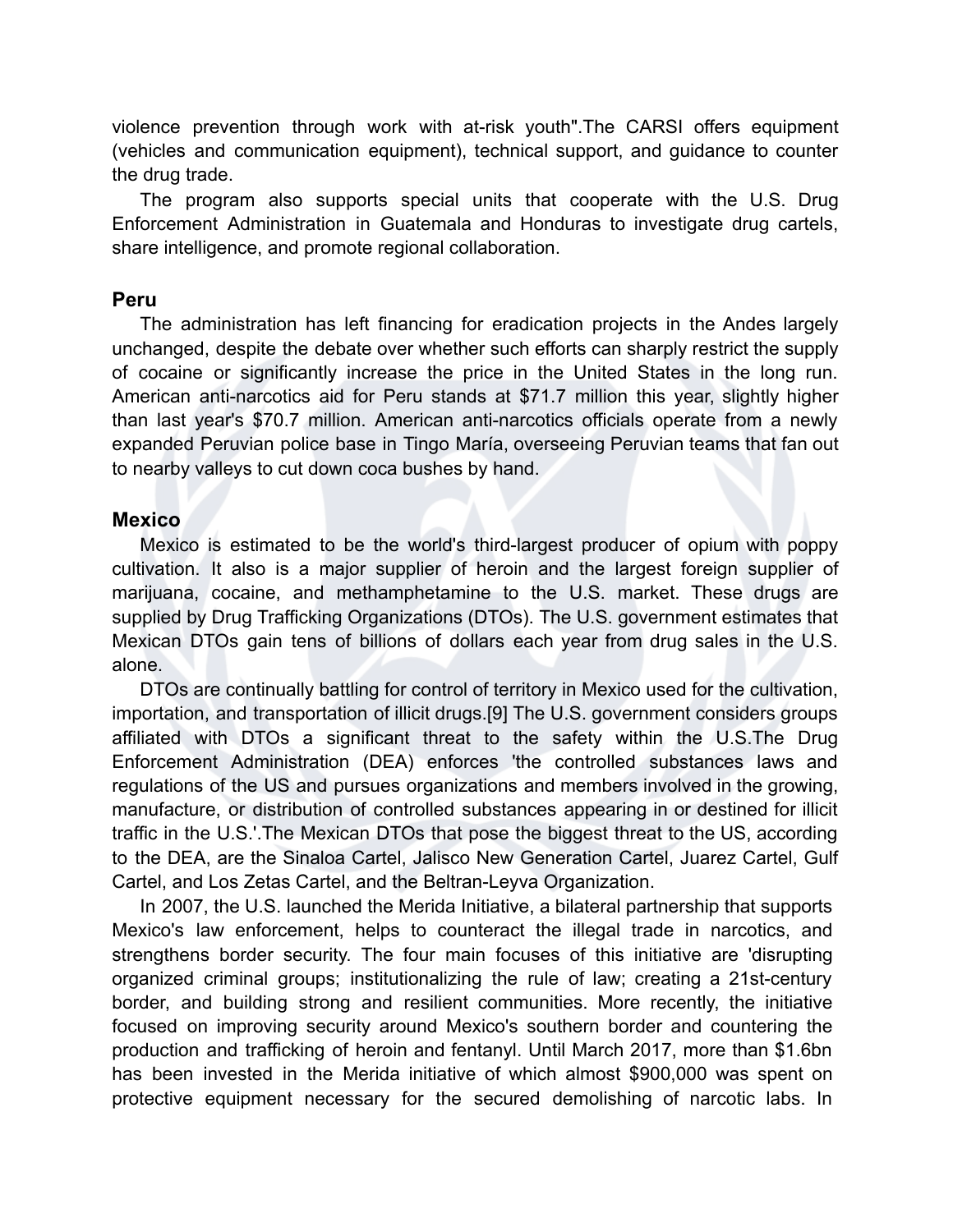Mexico, the DEA combats operations of DTOs by conducting bilateral investigations with foreign counterparts, providing investigative assistance and leads to DEA domestic offices and other agencies, providing training and technical equipment to 'host nation participants to initiate and carry out complex criminal investigations, providing assistance in developing drug control laws and regulations, and providing training and material support to foreign law enforcement counterparts.

#### **A Brazilian cocaine production site in the Amazon rainforest:**

Several Latin American and Caribbean countries have at times seen governments actively involved in the illegal drug trade in the 1970s and 1980s.[citation needed] 1978 and 1980 saw "cocaine coups" in Honduras and Bolivia which brought such governments to power (see illegal drug trade in Honduras and illegal drug trade in Bolivia). In Panama, Manuel Noriega, a long-term drug trafficker, was head of the military from 1983 to 1989, with CIA support.

The Colombian parapolitics scandal revealed links between parts of the Colombian establishment and the United Self-Defense Forces of Colombia (AUC), a paramilitary group responsible for killing tens of thousands of Colombian civilians, which controls over 75% of the Colombian cocaine trade. The illegal drug trade in Peru was 2000 shaped by Vladimiro Montesinos's involvement; he had been head of the country's intelligence service since 1990.

In 2010 it was alleged that the Mexican Sinaloa cartel had used bribery to co-opt the federal government and focus the government's anti-drug efforts on its competitors. According to Peter Dale Scott, "The Guadalajara Cartel, Mexico's most powerful drug-trafficking network in the early 1980s, prospered largely because it enjoyed the protection of the DFS, under its chief Miguel Nazar Haro, a CIA asset."

## **Drug trafficking: Today**

## **Online**

The phrase "drug trafficking" is defined as an illegal trade involving the cultivation, manufacture, distribution, and sale of substances that are subject to drug prohibition laws. Therefore, as you might expect, the concept of online drug trafficking is simply the act of engaging in drug trafficking on the internet.

Those who seek to distribute illegal drugs via the internet must deal with several technological challenges to ensure that the deals do not draw the attention of law enforcement. Oftentimes, online drug trafficking operations employ encrypted messaging applications and cryptocurrencies to hide their illegal activities. Yet, generally speaking, online drug trafficking is the same – and is prosecuted in the same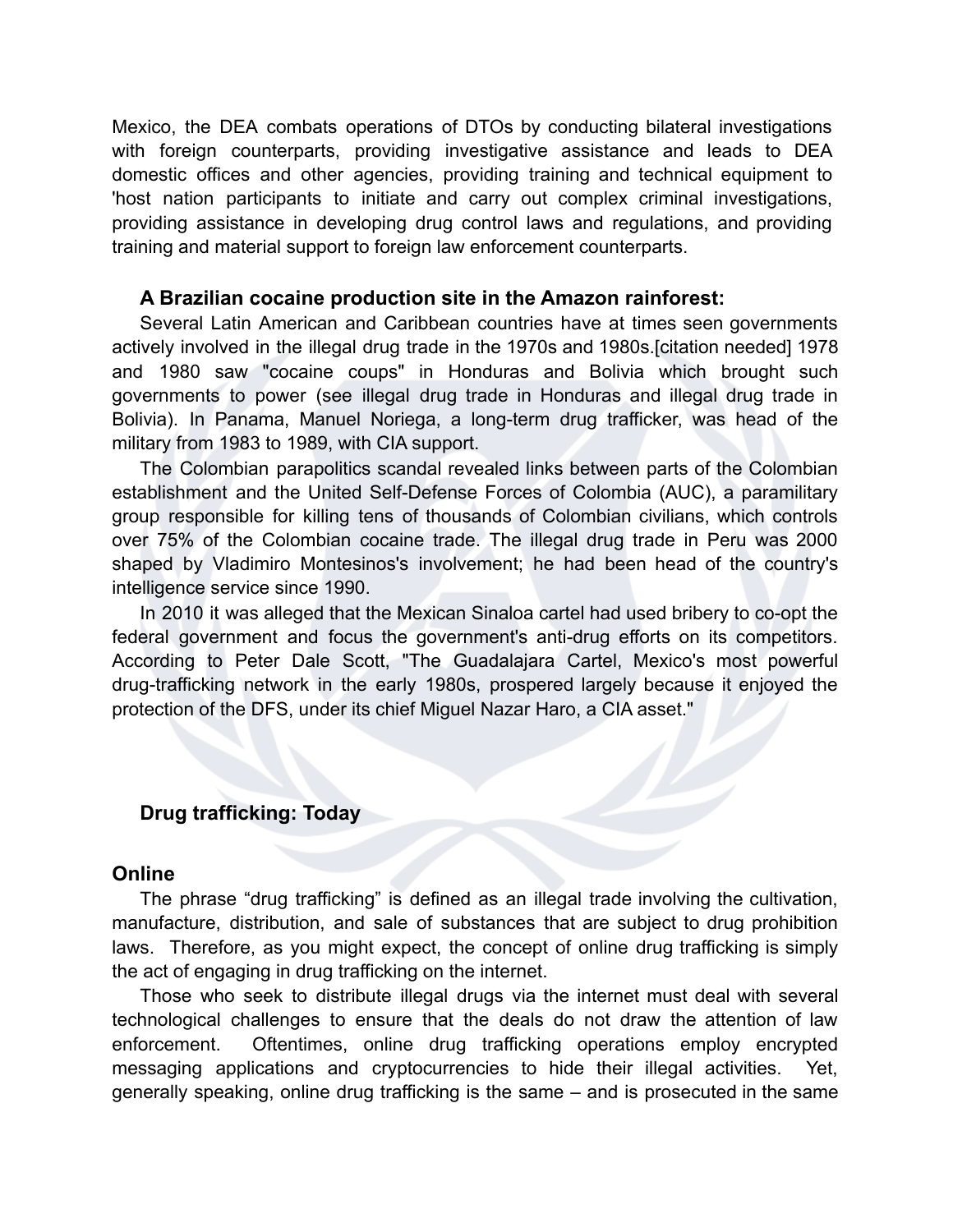way – as drug trafficking that occurs offline. The only difference is that the location of the deal is not on the street or by phone, but rather it is over the internet.

## **High Profile Online Drug Trafficking Cases**

One of the first high-profile online drug trafficking cases was known as "Silk Road." Silk Road was the name of an online platform, launched in 2011, primarily for the sale of illegal drugs. The website was hidden from a casual internet surfer's view and was thus considered part of the Dark Web.

According to the U.S. Drug Enforcement Administration (DEA), Silk Road was "the most sophisticated and extensive criminal marketplace on the internet at the time," and it was used by thousands of drug dealers and other unlawful vendors to distribute hundreds of kilos of illegal drugs to well over 100,000 buyers. The site also facilitated the laundering of hundreds of millions of dollars in connection with those unlawful transactions.

In October 2013, the FBI shut down the website and arrested the site's founder, 30-year-old California resident Ross Ulbricht. Following a trial, Ulbricht was convicted on all counts, including distributing narcotics on the internet and engaging in a continuing criminal enterprise. Ulbricht was sentenced to life in prison in 2015.

The prosecution of Ulbricht, however, did not stop copycat websites from sprouting up after Silk Road was shut down. In fact, after Ulbricht's arrest, Silk Road 2.0 came online, run by former administrators of Silk Road, but was quickly shut down. In early 2015, Silk Road Reloaded launched with cryptocurrency support and was subsequently shut down; and in May 2019 a similar website out of Germany called Wall Street Market was shut down.

Most recently, the U.S. Attorney's Office for the Southern District of Ohio announced this past January the indictment of five members of what is alleged to be the "most prolific online drug trafficking organization in the United States." The indictment alleges that, since 2013, the five individuals used several Dark Web marketplace accounts and encrypted messaging apps to sell illegal drugs online. The individuals allegedly specialized in the manufacturing and distribution of more than one million fentanyl-laced counterfeit pills and laundered about \$2.8 million throughout their conspiracy.

Ohio Attorney General Dave Yost commented that the conspirators "aren't street corner drug pushers – this conspiracy allegedly infiltrated our communities and sold fentanyl in the dank depths of the internet and sent it to mailboxes and doorsteps."

#### **Online trade**

Moreover, the rise of Darknet technologies has enabled any individual to access crypto markets that exploit standard postal and commercial shipping services. Finally, the challenge is made even greater by the proliferation of sophisticated concealment measures, corruption, limited resources, complex and diverse port processes, and systems, and a lack of trust and coordination between state agencies and actors in the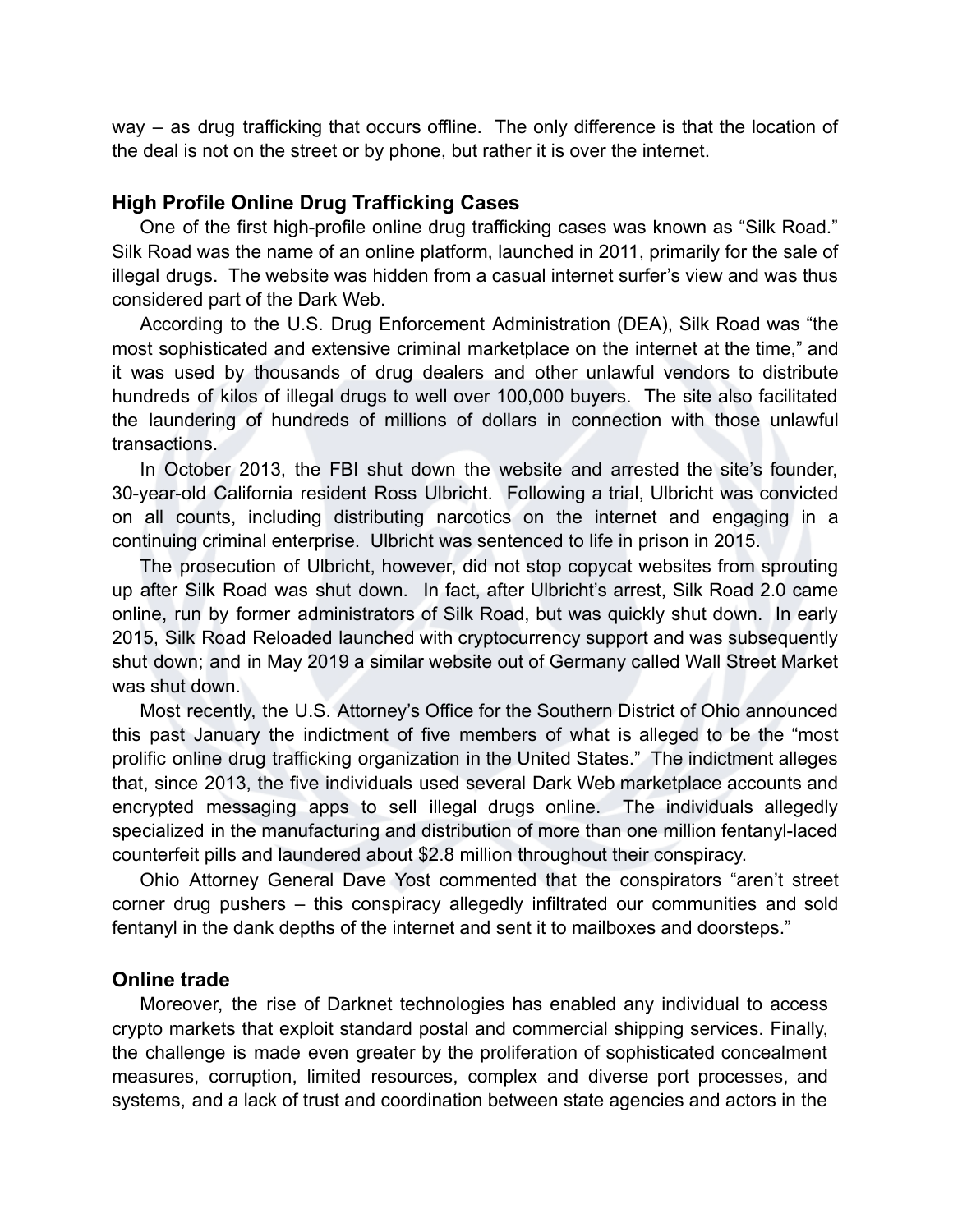private sector. Thus, this situation poses grave dangers to international security and to the international trade supply chain which is vital for sustainable development. "If the enemies of progress and human rights seek to exploit the openness and opportunities of globalization for their purposes, then we must exploit those very same factors to defend human rights, and defeat the forces of crime, corruption, and trafficking in human beings."

## **IMPACTS of DRUG TRAFFICKING**

## **The Impact of Online Drug Trafficking on the Overall Drug Trade**

A fairly recent study on online drug trafficking revealed some compelling conclusions.

Online trafficking is on the rise. Judged against the Silk Road days of 2013, the number of transactions of illegal drugs online has tripled, and revenues have doubled.

Still a niche market. While there has been an overall increase in the level of online drug trafficking since the Silk Road case, estimates of total drug revenue in January 2016 were between \$12 million and \$21.1 million. Given that the total offline market for drugs is estimated to be in the \$2.3 billion range for Europe alone, online drug trafficking appears to be only a small segment of the entire illegal drug market.

Online trafficking might fuel offline trafficking. Online drug purchases tend to be of larger quantities, indicating that such sales are wholesale transactions. Thus, drugs purchased online likely are stocked for offline drug markets.

U.S. vendors have the highest market share. The evidence suggests that online vendors operating out of the U.S. have the highest market share of the illegal online drug trade, followed by the U.K., Australia, Germany, and the Netherlands.

In sum, online drug trafficking is the natural extension of using the internet for all aspects of our lives. Law enforcement is also aware of the increase in drug distribution over the internet, and it is creating special units to go after online drug trafficking specifically.

#### **Corruption**

The illegal drug trade is an extremely lucrative venture that encourages corruption in government. According to the United Nations Office on Drugs and Crime, the global heroin market produced US\$61 billion in revenue in 2009. Corruption thrives in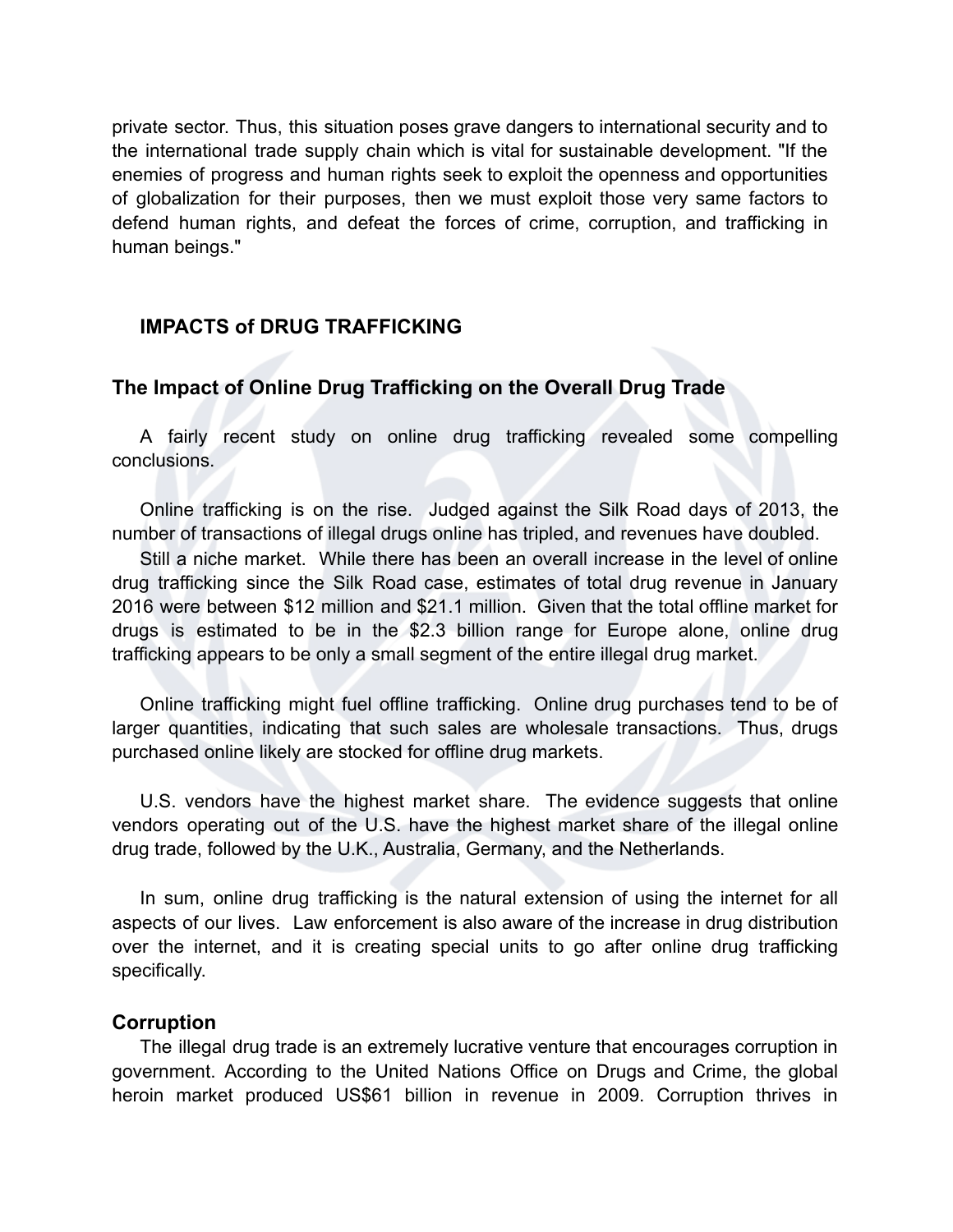impoverished environments with weak states and incapable law enforcement. The International Journal of Drug Policy finds "extensive evidence of 'drug-corruption' among government officials and employees from numerous countries" throughout Africa, including many countries in East Africa.

Corruption relating to drugs impacts East Africa's development. It allows for the increased flow of drugs throughout East Africa and handicaps counter-narcotic efforts, ultimately strengthening the organizational structures of drug trafficking. Research suggests that corruption caused by the drug trade damages the state's process of development. Scholars argue in the International Journal of Drug Policy that "the drug trade impedes economic growth because this illegal income is rarely transformed into productive capital investments which are necessary for long-term and sustained economic expansion."Corruption undermines the state's capacity to develop robust institutions that are essential for establishing the rule of law and strong economies. Moreover, the Journal of International Affairs reports that Kenya "is well on its way to being captured ... by organized crime groups".

#### **Terrorism**

Profits from the illegal drug trade in East Africa are being used to finance terrorist organizations and other insurgent movements; however, the degree to which said groups are funded by the drug trade is unknown. The United States Drug Enforcement Administration claims that a large portion of the organizations that are labelled as foreign terrorist organizations have direct ties to the illicit drug trade. The international nature of the drug trade means that those arrested in East Africa can be prosecuted by the US and other Western countries if a link is found with terrorist groups, even if the arrested people are not transporting the drugs to Western countries.

Additionally, many groups incriminated in the drug smuggling industry have been tied to terrorist groups in East Africa, most notably Al-Shabaab. Other groups related to Al-Shabaab are prominent, such as the Muslim Youth Center of Kenya, which recruits young foreigners to fight for Al-Shabaab. Such terrorist groups have assisted in the smuggling of drugs as well as personnel both into East Africa and between African countries. The drugs fund these terrorist groups and allow them to continue operations. In addition to drugs, these groups smuggle black market sugar and resources such as charcoal.

#### **Youth**

Africa is the most youthful continent in the world. While most of the world is experiencing an ageing population, sixty per cent of Africans are under the age of 25. Demand for drugs from youth has caused a proliferation of access to illegal drugs in East Africa. The International Journal of Drug Policy says that "according to World Bank data, illicit drug users in developing countries typically fall within the age group of 15–44, although most are in their mid-twenties.'"Case studies have produced evidence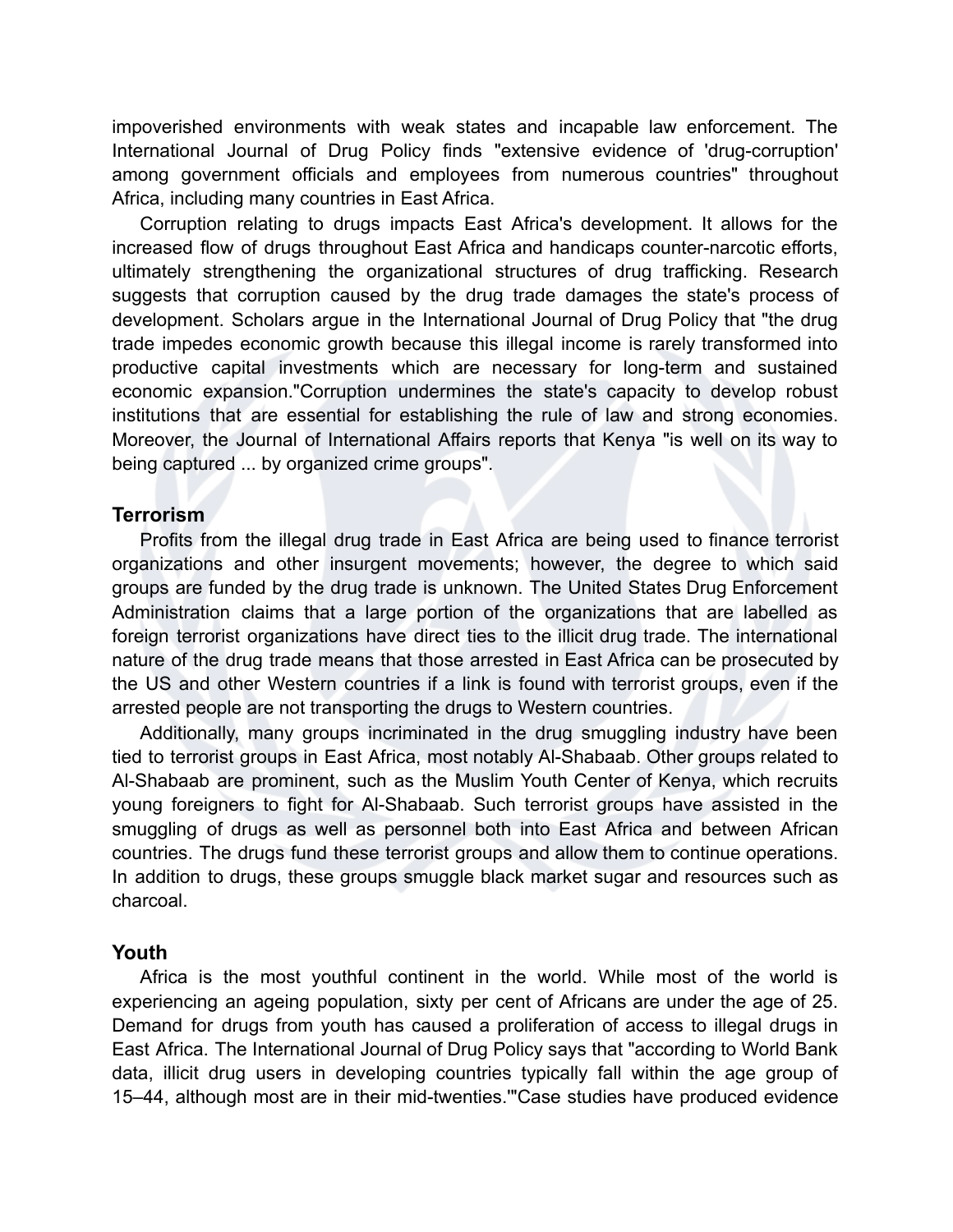to reaffirm the concern that links the proliferation of illegal drugs and the large youthful population. Also, the same journal describes that researchers working in the coastal and interior regions of Tanzania have found that "excluding cannabis, heroin was the most commonly used drug, and was concentrated among young men of working age."The use of drugs in youthful populations may lead to a decrease in productivity, and public health crises.

#### **HIV**

Injecting drugs with needles is credited with the rise of HIV in East African countries. In particular, in the countries of Mozambique, Tanzania, Madagascar, and Kenya, those who partake in drugs are more likely to have HIV. Drug users account for 2% of new HIV infections as of 2014.[needs update]Consumers of drugs are more likely to contract HIV before the age of 25 compared to the general population, and statistics point toward a higher rate of HIV infections compared to the general population.

The HIV epidemic has struck some countries harder than others; Kenya has been hit the hardest. Drug use among sex workers is a major cause of the issue. Sex workers inject drugs before or after intercourse. Due to a lack of funds, they are forced to use contaminated needles. Combined with a lack of knowledge about the disease itself, contamination through injection has led to a spike in HIV rates among sex workers, which in turn has led to a proliferation of the disease across the country. Heroin is a particularly notable cause of HIV transmission through injection. In the 21st century, injection became the most popular method of inserting heroin into the body. The International Journal of Drug Policy states that "drug use has been a major factor in the spread of HIV in developing countries, often as a result of syringe sharing and re-use."Few people are aware of the risks involved with the use and reuse of syringes. In addition, in the case of Kenya, 20% of the general population is estimated to be HIV-positive. The combination of the prevalence of HIV, the injection of drugs, and the lack of healthcare and awareness that exists around these dangerous practices suggest a hazardous environment that could contribute to a public health crisis. Researchers in Tanzania and Kenya found that the HIV rate among a sample of heroin users was more than 50%, which is well over the 13% average.

Currently, many countries in Africa, such as Tanzania and Mauritius, are developing methadone programs to stem the tide of drug injections, which are a major cause of HIV. These programs forgo abstinence by offering medicine to alleviate the symptoms of withdrawal. Thousands are now enrolling in these programs to overcome addiction, and avoid the threat of HIV infection due to injection by contaminated needles.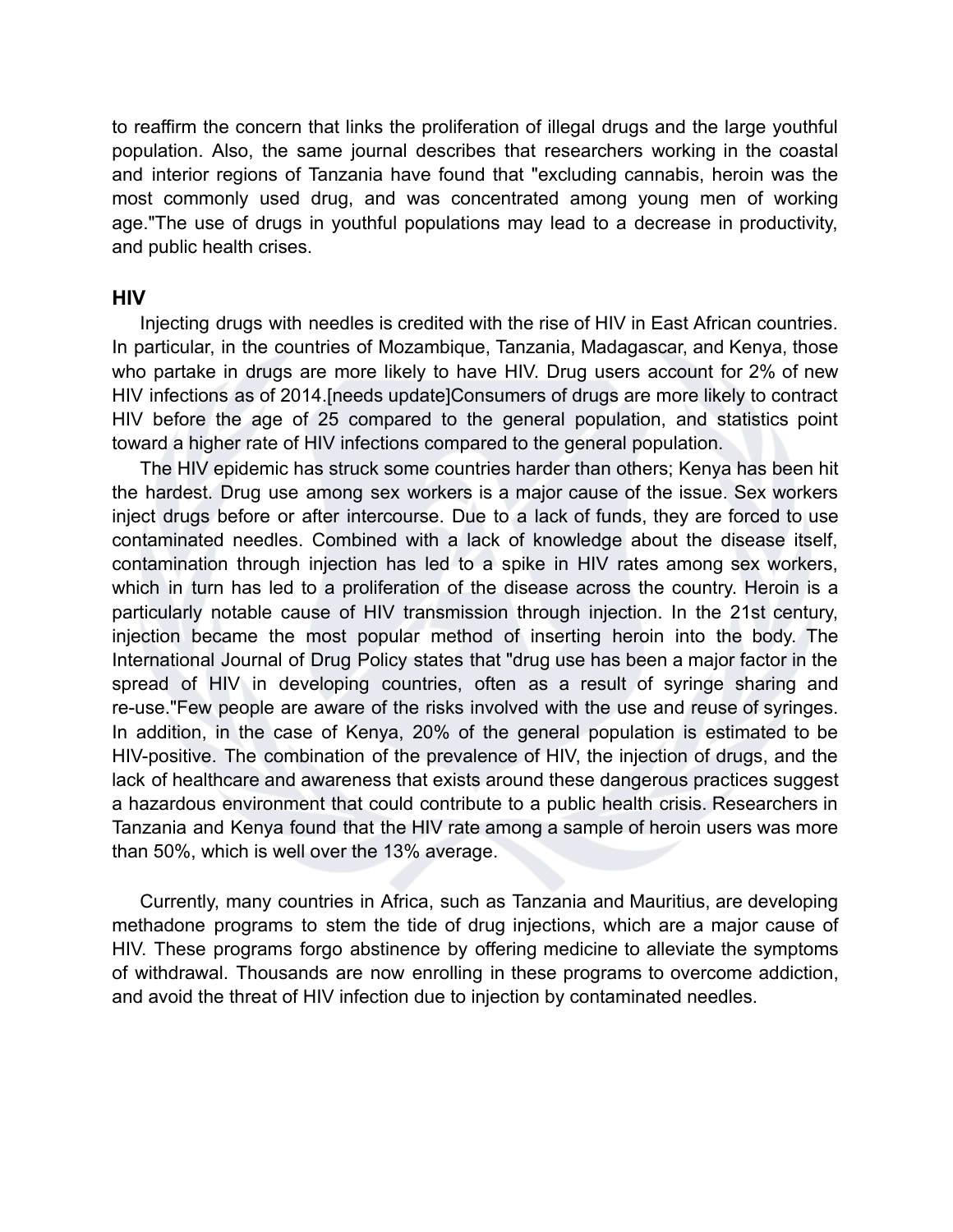## **Cases**

The three major international drug control treaties, the Single Convention on Narcotic Drugs of 1961 (as amended in 1972), the Convention on Psychotropic Substances of 1971, and the United Nations Convention against Illicit Traffic in Narcotic Drugs and Psychotropic Substances of 1988, are mutually supportive and complementary. An important purpose of the first two treaties is to codify internationally applicable control measures to ensure the availability of narcotic drugs and psychotropic substances for medical and scientific purposes and to prevent their diversion into illicit channels. They also include general provisions on illicit drug trafficking and drug abuse. The 1988 United Nations Convention against Illicit Traffic in Narcotic Drugs and Psychotropic Substances extends the control regime to precursors and focuses on establishing measures to combat illicit drug trafficking and related money-laundering, as well as strengthening the framework of international cooperation in criminal matters, including extradition and mutual legal assistance.

The three conventions attribute important functions to the Commission on Narcotic Drugs and the International Narcotics Control Board:

The Commission on Narcotic Drugs, composed of 53 Member States elected by the Economic and Social Council for a four-year term, is the central policy-making body concerning drug-related matters, including the monitoring of the global trends of illicit drug trafficking and abuse. This functional commission of the Economic and Social Council adopts and recommends for adoption by the Council or to the General Assembly through the Council, resolutions on new concerted measures or agreed policies to better address the drug phenomenon. It decides whether new substances should be included in one of the schedules of the conventions and if changes or deletions in the schedules are required.

The International Narcotics Control Board is a permanent and independent body, consisting of 13 members, who are elected for a five-year term by the Economic and Social Council based on their competence and serve in their capacity. The Board monitors the implementation of the conventions and, where appropriate, makes recommendations to States. It also administers the statistical control of drugs based on data supplied by Governments and assesses world requirements of licit drugs with a view to the adaptation of production to those requirements. It gathers information on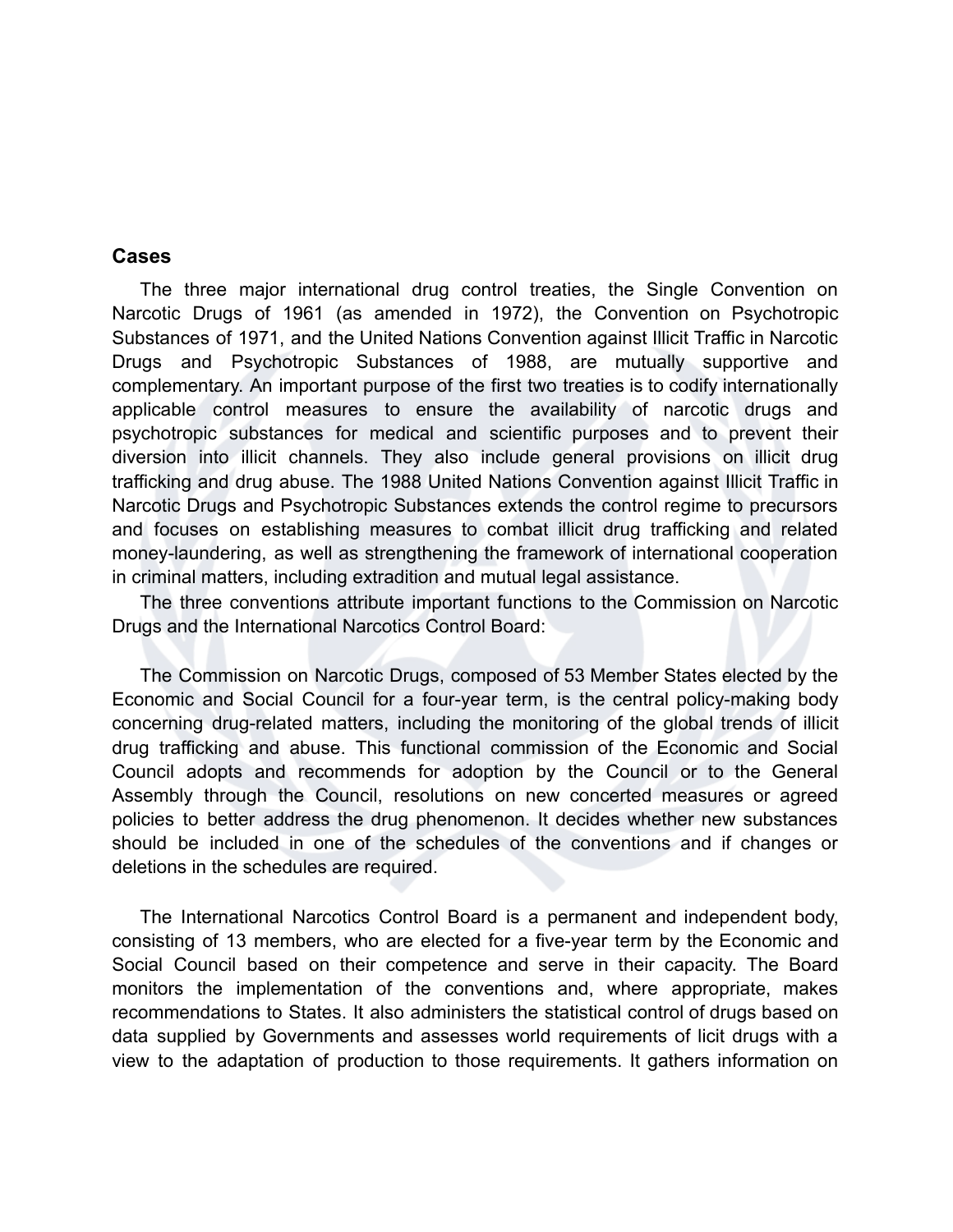illicit trafficking and submits an annual report on developments in the world situation to the Commission on Narcotic Drugs and the Economic and Social Council.

UNODC has an important role in assisting these bodies in performing their treaty-based functions, and in assisting States Parties in the implementation of their obligations under the international drug control treaties.

## **LAWS AGAINST DRUGS**

The UN drug conventions have two core goals: preventing the production, supply, and use of specific drugs for non-medical or scientific purposes, and ensuring a limited supply of those 'controlled' drugs for legal use (e.g. pain relief). International systems of control over opiates, cocaine, and cannabis existed before the conventions were created (starting with the 'Hague Convention' of 1912), but those earlier agreements were superseded by the 1961 UN Single Convention.

#### **The 1962 single Convention on narcotic drugs:**

This defined several substances (including opiates, coca-based products, and cannabis) as 'narcotic drugs'. It established a system by which such drugs were ranked according to harm, and placed in one of four 'schedules' reflecting their risks and potential medical benefits. It required all countries to outlaw the production, supply, or transportation of those drugs for non-medical or scientific purposes. It also established systems for ensuring the regulated supply of those drugs for medical and scientific purposes.

The 1961 Convention established the Commission on Narcotic Drugs (CND) as the body responsible for guiding global policy and deciding on future amendments to the treaties. It also established the International Narcotics Control Board (INCB), to monitor the implementation of the treaty. The World Health Organization (WHO) was tasked with providing expert input to support decisions on scheduling new drugs, or reviewing and making recommendations for amending the drug schedule.

#### **The 1971 Convention on psychopathic substances:**

In the decade following the 1961 Convention, other drugs, including new stimulant drugs and psychedelics became increasingly prevalent. To consolidate control over these newer - and largely more 'synthetic' drugs, a second convention was approved. Like its predecessor, the 1971 Convention established a drug scheduling framework and set out where specific drugs were to be placed within it. Confusingly, the 1971 Convention controls 'psychotropic' drugs, and the 1961 Convention controls 'narcotic' drugs, yet neither term has a coherent scientific meaning. For example, cocaine is regulated under the 1961 Convention while amphetamines are controlled under the 1971 Convention. Cannabis is controlled under the 1961 convention, while THC (the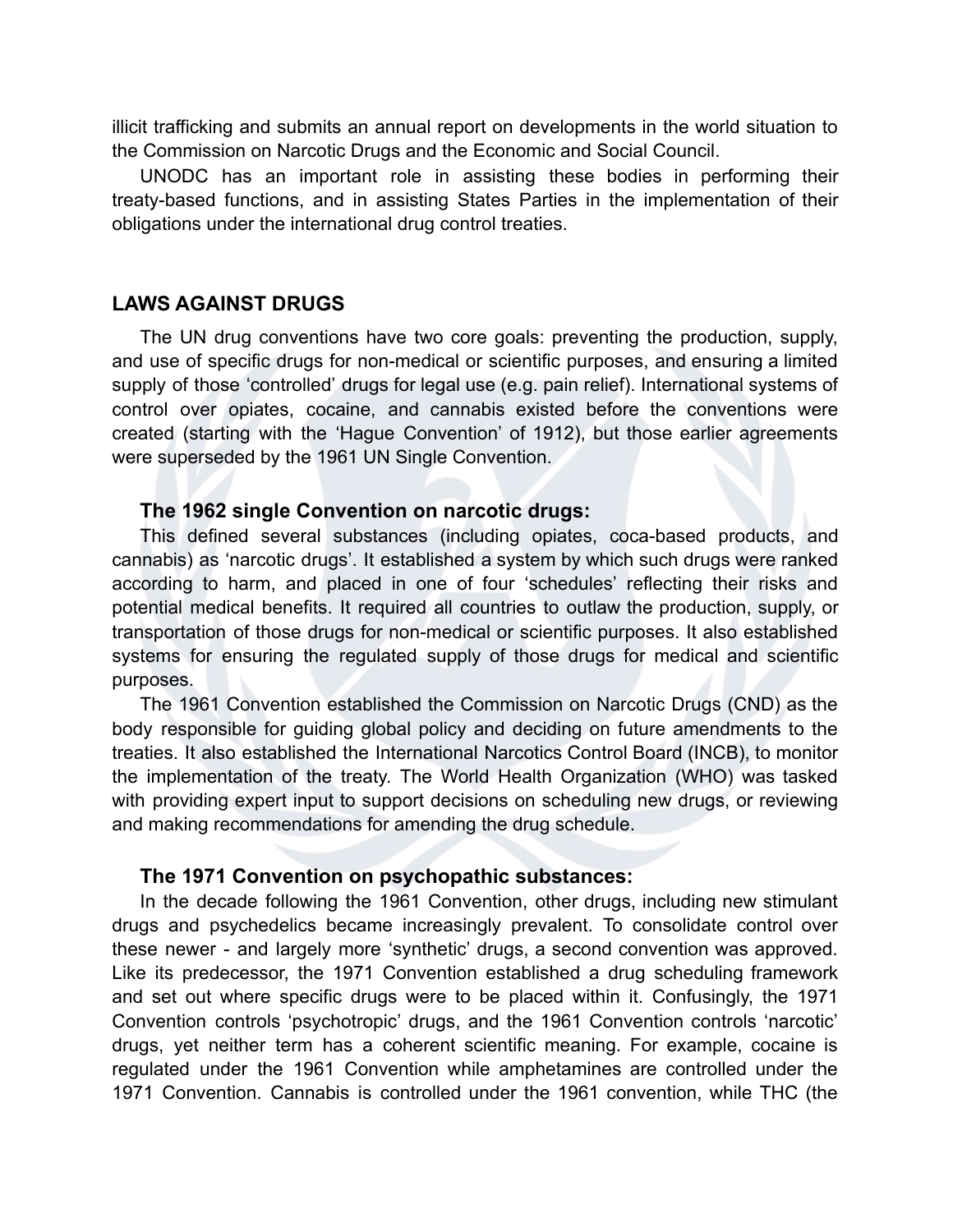key psychoactive element of cannabis) is controlled under the 1971 convention. Even the UN Drug Control Programme (forerunner of the UNODC - see below), acknowledged that 'the international classification into narcotic drugs and psychotropic substances according to whether the substance is governed by the 1961 or by the 1971 Convention has no conceptual basis.

The confused definitions, as well as the creation of two parallel schedules, demonstrate the incoherence at the heart of the Conventions.

## **The 1998 Convention against illicit drug trafficking:**

At the heart of the UN, the drug control system sits the Commission on Narcotic Drugs (CND). It is responsible for deciding on any changes to the schedules or amendments to the treaties, as well as providing policy guidance in the form of resolutions. It is made up of a rotating group of 53 member states, selected by the UN Economic and Social Council (ECOSOC). The Commission meets annually at the UN in Vienna - although 'intercessional' meetings also take place in between the main annual conferences. The International Narcotics Control Board (INCB) is responsible for monitoring the implementation of the conventions, as well as for overseeing and monitoring the supply of controlled drugs for medical and scientific purposes. It is made up of 13 members selected by ECOSOC, including three from the World Health Organisation (WHO). If the INCB feels a country is failing to comply with the conventions it can 'name and shame' them in its annual report, and by reporting to the CND and ECOSOC. Theoretically, it also has the power to recommend sanctions, including that the CND limit the medical trade in controlled drugs; however, while this power has occasionally been threatened, it has never been invoked.

Through its statements, annual reports, and private communications, the INCB has a significant influence on the general approach to global drug policy that can impact millions of people. For example, how harm reduction may be viewed, the role of human rights in drug policy implementation, or how strongly moves towards decriminalization or legalization may be challenged.

The United Nations Office on Drugs and Crime (UNODC) was formed in 1997 through the merger of the UN International Drug Control Program and the UN Crime Prevention and Criminal Justice Division. It is responsible for advising governments on effective enforcement of global drug laws, as well as for monitoring the global drug situation through its annual World Drugs Report. The views of the UNODC can set the tone for how global drug control is managed, and - as its name suggests - it does so largely through a focus on crime reduction, security, and law enforcement, rather than the promotion of public health and human rights.

The World Health Organization is responsible for providing the core scientific evidence to the CND when it considers changes to schedules or amendments to the treaties. If rescheduling is proposed, the WHO will produce a review and recommendation through its Expert Committee on Drug Dependence. This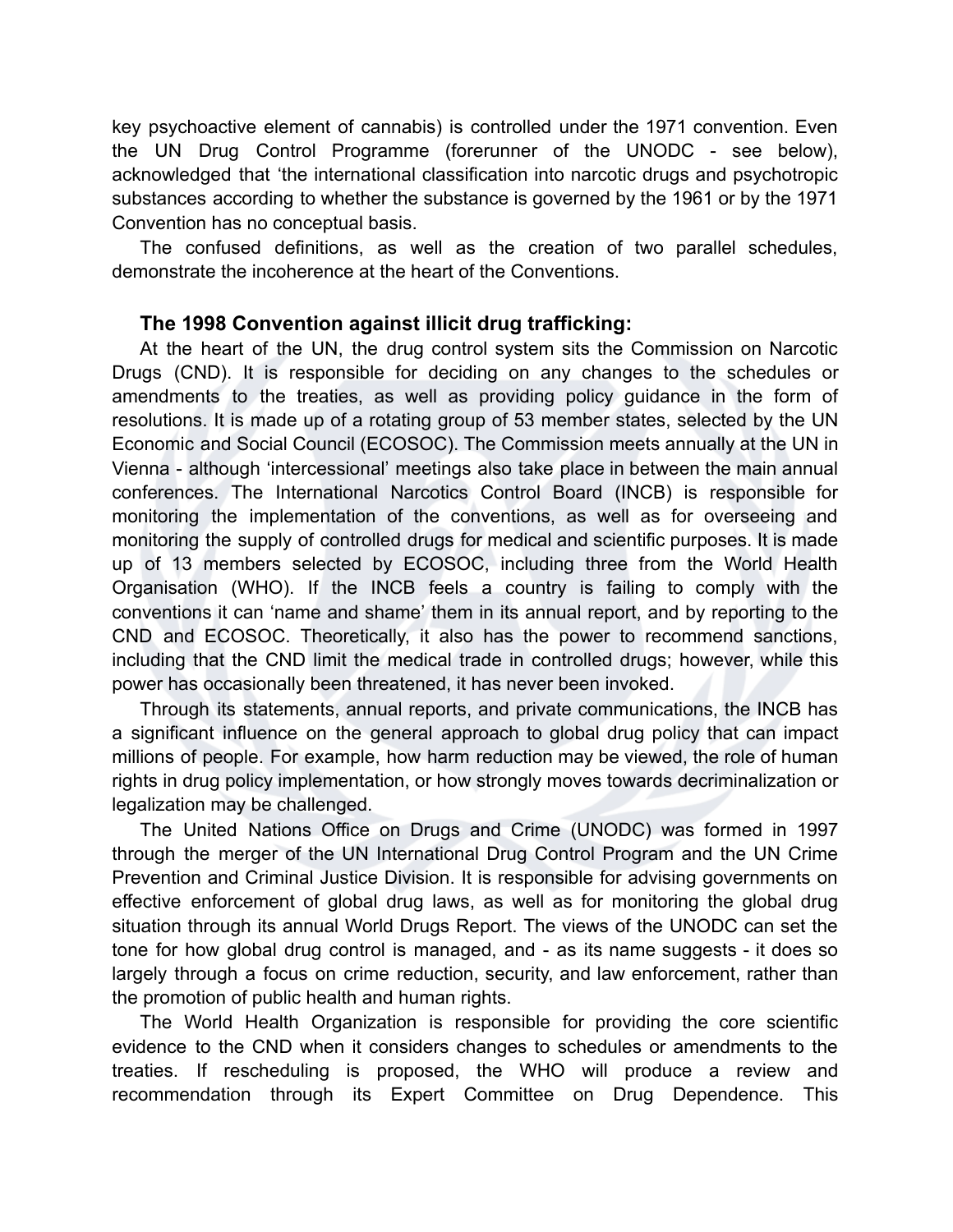recommendation is meant to guide the decision made by the CND. In practice, however, this does not always happen. Over the years, the influence of enforcement-oriented bodies such as the INCB has grown, while the WHO has been increasingly sidelined.

## **The UN System**

At the heart of the UN, the drug control system sits the Commission on Narcotic Drugs (CND). It is responsible for deciding on any changes to the schedules or amendments to the treaties, as well as providing policy guidance in the form of resolutions. It is made up of a rotating group of 53 member states, selected by the UN Economic and Social Council (ECOSOC). The Commission meets annually at the UN in Vienna - although 'intercessional' meetings also take place in between the main annual conferences. The International Narcotics Control Board (INCB) is responsible for monitoring the implementation of the conventions, as well as for overseeing and monitoring the supply of controlled drugs for medical and scientific purposes. It is made up of 13 members selected by ECOSOC, including three from the World Health Organisation (WHO). If the INCB feels a country is failing to comply with the conventions it can 'name and shame' them in its annual report, and by reporting to the CND and ECOSOC. Theoretically, it also has the power to recommend sanctions, including that the CND limit the medical trade in controlled drugs; however, while this power has occasionally been threatened, it has never been invoked.

Through its statements, annual reports, and private communications, the INCB has a significant influence on the general approach to global drug policy that can impact millions of people. For example, how harm reduction may be viewed, the role of human rights in drug policy implementation, or how strongly moves towards decriminalization or legalization may be challenged.

The United Nations Office on Drugs and Crime (UNODC) was formed in 1997 through the merger of the UN International Drug Control Program and the UN Crime Prevention and Criminal Justice Division. It is responsible for advising governments on effective enforcement of global drug laws, as well as for monitoring the global drug situation through its annual World Drugs Report. The views of the UNODC can set the tone for how global drug control is managed, and - as its name suggests - it does so largely through a focus on crime reduction, security, and law enforcement, rather than the promotion of public health and human rights.

The World Health Organization is responsible for providing the core scientific evidence to the CND when it considers changes to schedules or amendments to the treaties. If rescheduling is proposed, the WHO will produce a review and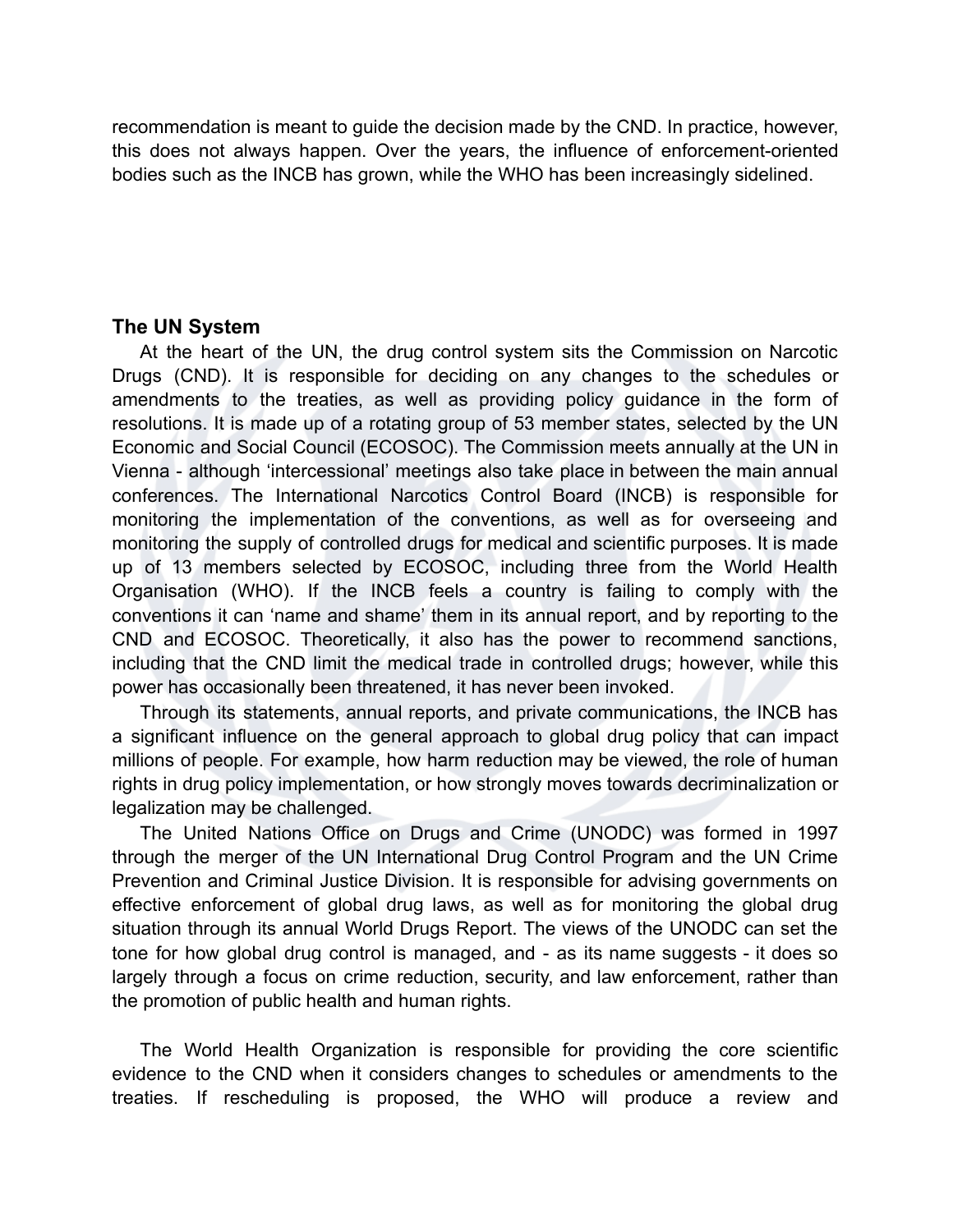recommendation through its Expert Committee on Drug Dependence. This recommendation is meant to guide the decision made by the CND. In practice, however, this does not always happen. Over the years, the influence of enforcement-oriented bodies such as the INCB has grown, while the WHO has been increasingly sidelined.

## **CRIMJUST**

The CRIMJUST Global program "Strengthening Criminal Investigation and Criminal Justice Cooperation along Drug Trafficking Routes" is implemented by the United Nations Office on Drugs and Crime. Since its launch in 2016, CRIMJUST has strived to enhance law enforcement and judicial capacities and institutional integrity as well as to strengthen international cooperation to support the implementation of (inter)regional counter-narcotic strategies that go beyond interdiction activities.

CRIMJUST seeks to combat the flow of illicit drugs by enhancing law enforcement and judicial counter-narcotic strategies beyond interdiction activities and by fostering transnational responses targeting each stage of the drug supply chain. It focuses on drug trafficking connecting Latin America, the Caribbean, and West Africa, promoting the implementation of multi-faceted strategies to disrupt the drug trade.

## **Resolution Should Cover**

- 1. With the power of the internet drug trafficking becomes a bigger challenge to solve as it can reach bigger audiences, what can be the UN's or the international community's response and how it can be achieved?
- 2. Drugs may be a way for terrorists and other criminal organisations to finance or assist their actions, in order to minimize such actions what may be the ways implemented to solve such problems?
- 3. It is reported that among the young populace, drug trafficking is a serious problem, this may be linked to psychological, financial and many other factors. How may the international respond or solve such situations?
- 4. As illicit drugs are trafficked in illegal ways, such actions have a negative impact on the international markets and domestic economies, what are the ways that can be utilised to eliminate or reduce their effect?
- 5. During actions to take down the drug cartels or organisations, it may be important to take their leader who is the Drug Lord and reducing their power is